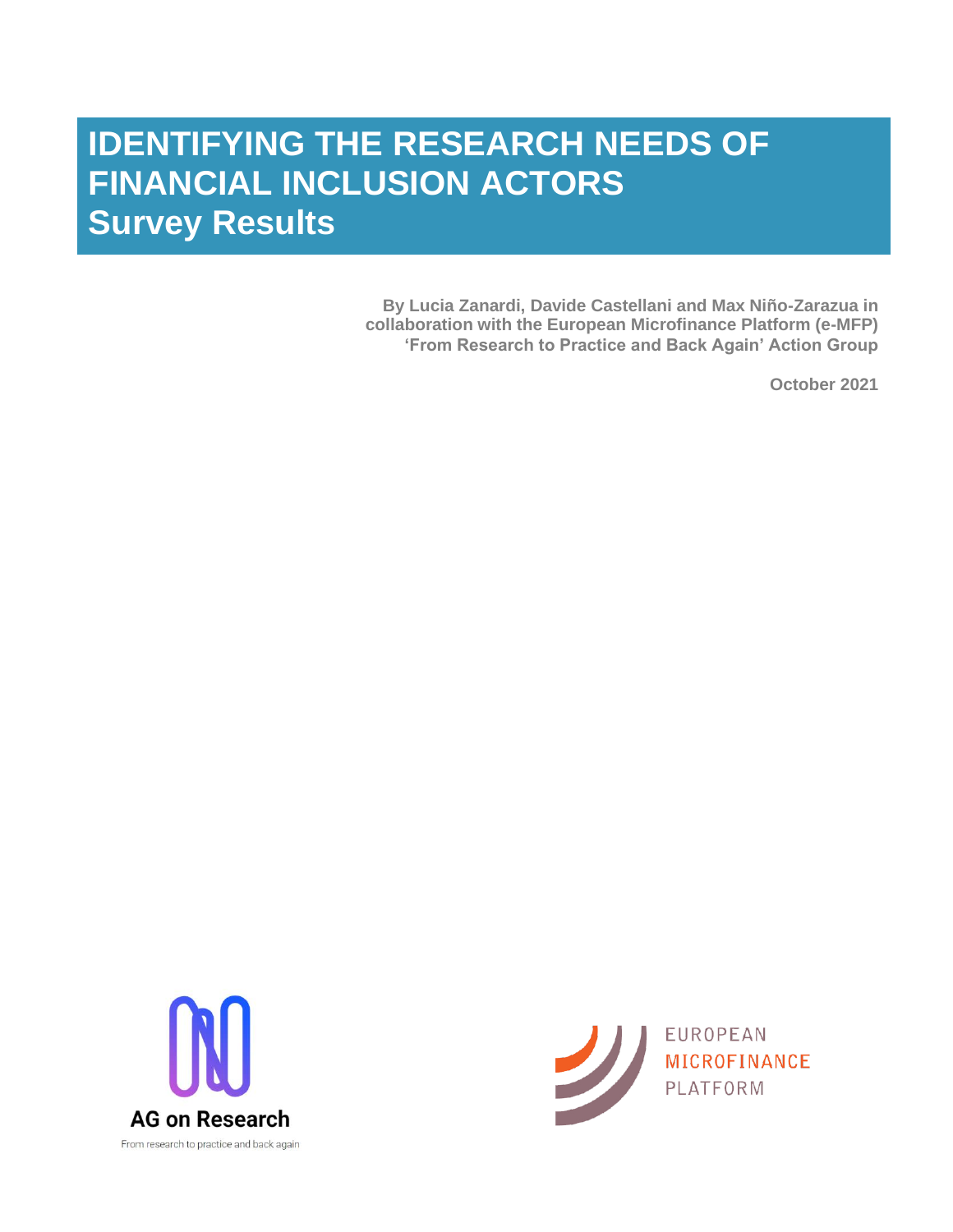# **Table of Contents**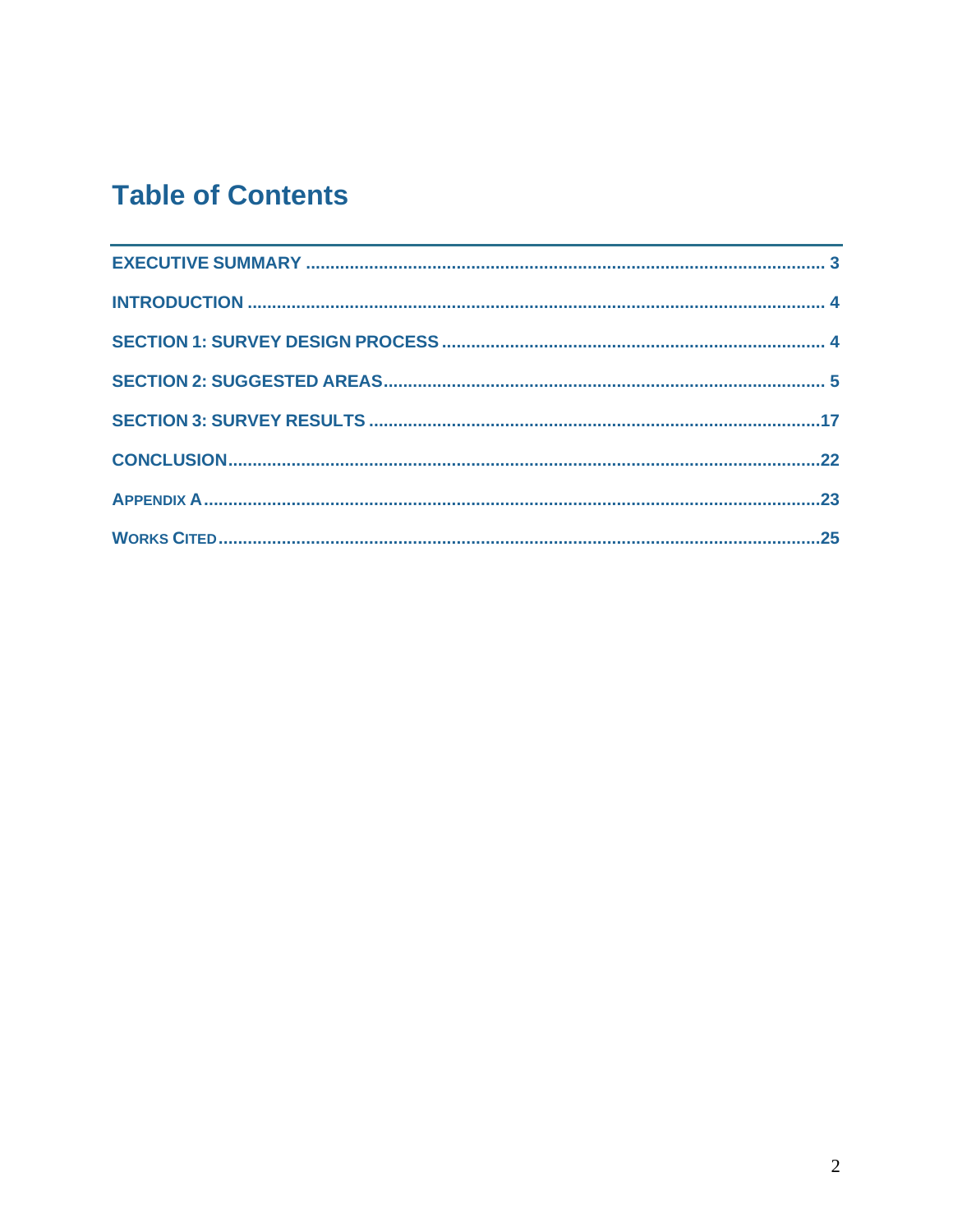# <span id="page-2-0"></span>**EXECUTIVE SUMMARY**

With the expansion of digital financial services, new opportunities to serve populations that were traditionally excluded from the financial system have arisen. However, despite improvements in financial inclusion indicators in recent years, a large group of the global population remains unbanked or underbanked. Furthermore, the constant evolution of digital financial services also presents challenges to which the industry must respond quickly.

In this context, in order to support the work of financial inclusion stakeholders, the e-MFP's Action Group "From Research to Practice and Back Again" launched the survey "Identifying the research needs of financial inclusion actors". This survey aims to identify what areas and topics are the main priorities in terms of knowledge and research for financial inclusion actors, in order to create projects and activities tailored to their specific needs.

Survey participants represent six geographical regions and different types of organizations within the industry, including MFIs, NGOs, Banks, Credit Cooperatives, Investors, International Organizations, Researchers, and Consultancy Firms.

The analysis of survey results indicates that the three areas most selected by participants as the most relevant and/or interesting for their work are the following: 1) Trends and challenges for financial inclusion providers 2) Non-financial services, and 3) Technology and innovation to boost financial inclusion. Within these three areas, respondents had to select specific research topics. The most chosen ones were the following: 1) Barriers to reaching excluded populations 2) Financial education through online platforms, and 3) Digital ID.

Furthermore, in terms of groups of financially excluded populations, survey results revealed a strong shared interest in working in the financial inclusion of rural populations.

All in all, the survey provided insights into the main research interests of different actors in the financial inclusion field. The objective is to create research and activities of interest based on these insights, in order to add value to the work of financial inclusion stakeholders and contribute to improving the lives of the populations in developing countries.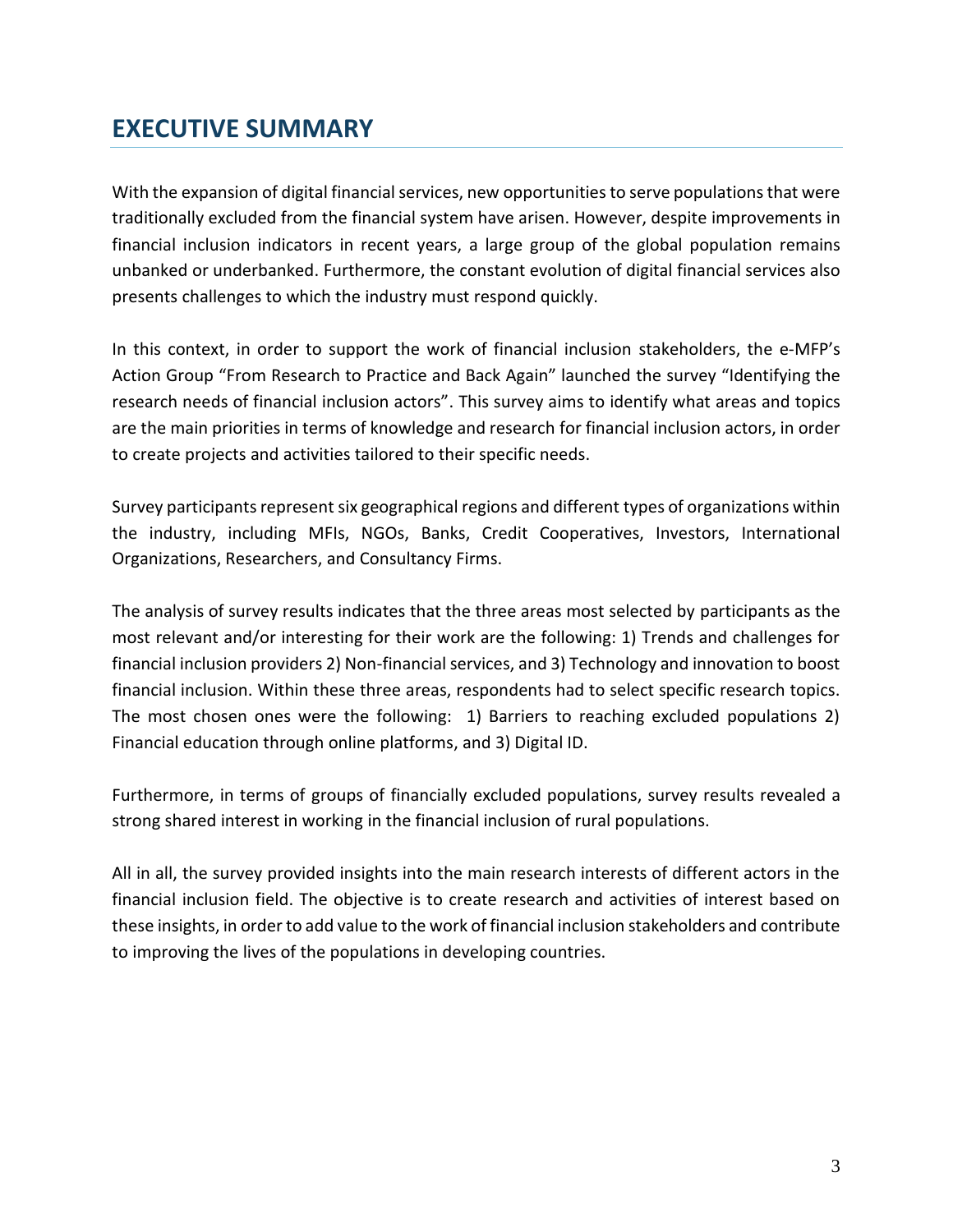# <span id="page-3-0"></span>**INTRODUCTION**

The e-MFP 'From Research to Practice and Back Again' Action Group (AG) works towards bringing the latest research findings, best practices, and new technologies to practitioners in a language easily understood by all. It aims at considerably increase the usefulness of research and contribute to improve the lives of the populations in developing countries served by the financial sector.

In July 2021 the AG launched the Survey "Identifying the needs of financial inclusion actors." The objective of the survey was to identify what areas and topics are the main priorities in terms of knowledge and research in the financial inclusion space. In this report, we present survey results as well as the main takeaways. These findings will be used to guide the work and research agenda of the AG, in order to create activities and knowledge that are relevant for the work of financial inclusion actors.

## <span id="page-3-1"></span>**SECTION 1: SURVEY DESIGN PROCESS**

As follows, we describe the process applied for survey design and implementation:

- 1. Development of a mapping of trends and latest issues in the inclusive finance sector
- 2. Selection of 12 potential areas of interest for financial inclusion actors, and specific research topics within each area (See Appendix A for the full list of areas and topics)
- 4. Sharing the selection of areas and topics with e-MFP colleagues to obtain feedback
- 5. Elaboration of a user-friendly design for the survey
- 6. Testing the survey among e-MFP colleagues
- 7. Launch of the survey
- 8. Analysis of results (See Section 3 for the takeaways of this analysis)
- 9. Organization of an open event to present survey results as well as to discuss the main findings

The survey was launched in July 2021 and remained opened for a month. It was available in three languages (English, French, and Spanish), this allowed the participation of actors from all around the world. The survey was sent to e-MFP members and shared on social media.

Survey results allowed the AG to obtain insights into the main interests of financial inclusion actors. The results will serve as a guide to develop activities and research projects based on the specific needs of financial inclusion stakeholders.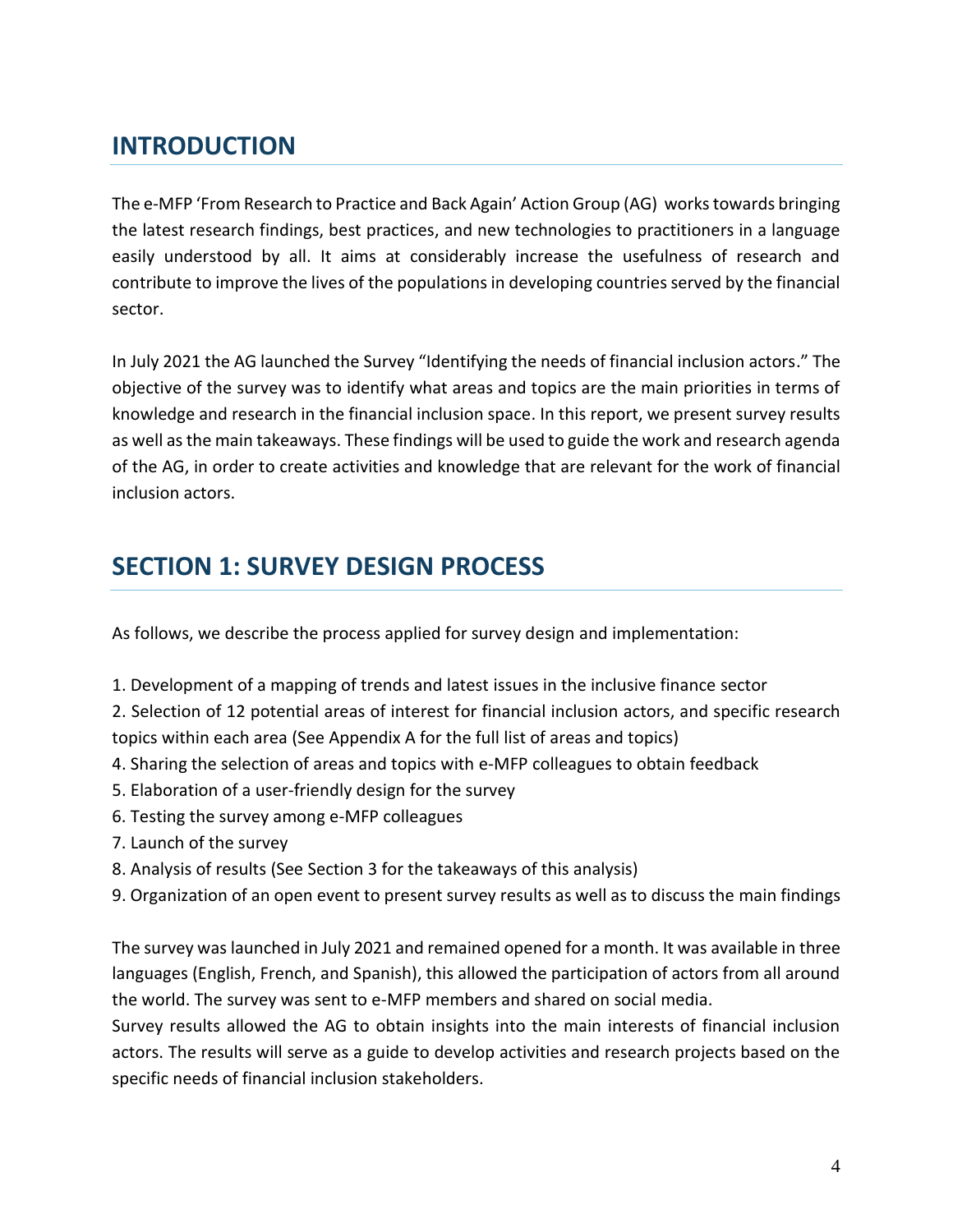# <span id="page-4-0"></span>**SECTION 2: SUGGESTED AREAS**

In the survey, the AG proposed 12 areas related to the financial inclusion field. For each of these areas, participants had to indicate whether they were interested and/or considered it relevant for their work (yes or no answer). If the answer was positive, the survey displayed a menu of options with specific research topics related to that area. Then, participants had to select the three topics that seemed most relevant and/or interesting to their work.

In this section, we introduce the 12 areas included in the survey, as well as a brief description of why the AG selected these specific areas.



### **GENDER EQUALITY IN THE FINANCIAL SECTOR**

Despite recent years' advancements in global financial inclusion, women account for 55% of the world's unbanked population and are still lagging in terms of access to the financial system. According to the World Bank's Findex Database (2017), the gender gap in account ownership remained at 9% from 2011 to 2017 in developing countries. This gap can be explained by constraints both on the demand and offer side that include low financial literacy levels, lack of ID, lack of collateral, low mobile phone ownership, lack of sex-disaggregated data, and inadequate product design.

The rise and expansion of fintech promised the possibility of reaching women and other populations traditionally underserved by the financial system. However, there is a digital divide that prevents women from having equal access to digital financial services. According to The Mobile Gender Gap Report 2020, there is an 8% gap between women and men in terms of smartphone ownership in low- and middle-income countries and a 20% gap in terms of internet access. Moreover, a study carried out by the Bank for International Settlements (1) concluded that there is a Fintech Gender gap of 9% (29% of men vs. 21% of women reported having used fintech solutions in the last six months).

Therefore, despite technological advancements and benefits brought by the digital age, women remain less likely to access the financial system. Closing the gender gap is an outstanding debt within the industry. Because of its persistence and complexity, the gender gap in the financial sector is one of the areas suggested in the survey as there is a need for more research and efforts to address it.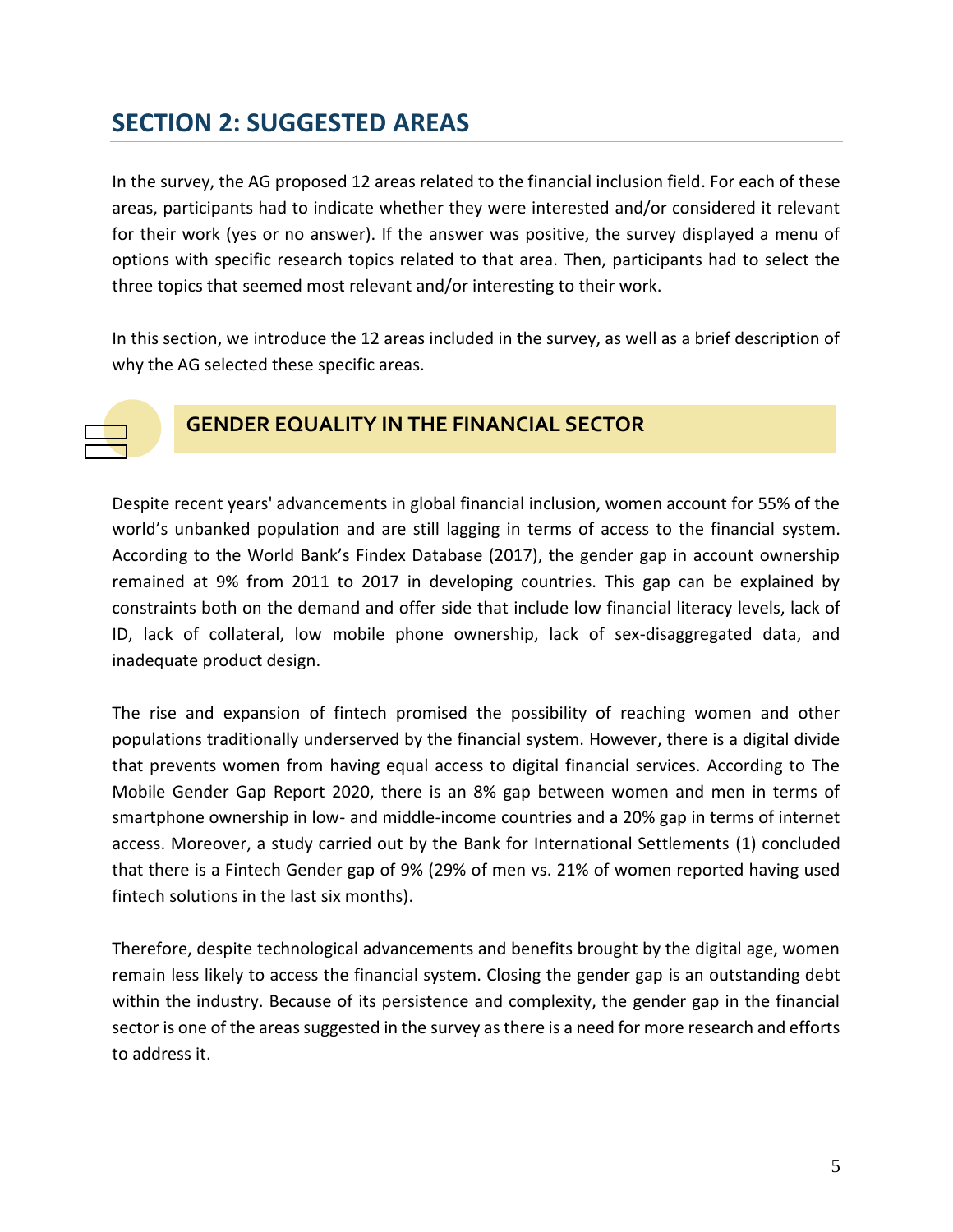Within the area "gender equality in the financial sector", the AG proposed the following research topics:

- 1. Financial needs and behavior of low-income women in the digital era
- 2. Gender gap in access to digital financial services
- 3. Non-conventional collateral for women
- 4. Non-financial services to decrease the gender gap
- 5. Use of Artificial Intelligence and data to close the gender gap



### **NEW FUNDING SOURCES FOR FINANCIAL INCLUSION**

International funding for financial inclusion increased from US\$26 billion in 2011 to US\$52 billion in 2019, according to CGAP's Trends in International Funding for Financial Inclusion. While private funds increased from US\$8 billion in 2011 to US\$14 billion in 2019, public funds remain the main funding source: 69% out of the total funding in 2011 and 72% in 2019. (2) However, microfinance private asset impact funds (PAIFs) recorded the second-highest growth rate among sectors in 2019. This casts evidence on private investors' increasing interest in financial inclusion developments. (3)

On another note, green bonds are gaining attention in the financial inclusion industry. This term refers to debt instruments by which investors finance eligible projects that seek to mitigate climate change or help affected people adapt to it. (4) Therefore, these instruments can play a role in financial inclusion by funding organizations that provide financial services to smallholders to adapt to climate change or to access alternative energy sources. Green bonds market is growing and reached USD 1.1tn in 2020, being the clear leader among Green, Social & Sustainability (GSS) Issuance in 2020. (5)

Another example of sustainability bonds that can contribute to funding financial inclusion is Gender Bonds. These debt instruments aim to finance projects aimed at promoting gender equality and the empowerment of women. While still a recent trend, the interest in these types of bonds is increasing. By way of example, the Inter-American Development Bank issued in 2021 the first gender bond in LATAM in order to help expand access to financial services for more than 1,200 women-led MSMEs in Mexico.(6)

Finally, it is worth mentioning that in recent years new technologies allowed innovative financing models and channels to emerge, which is also known as Alternative Finance. Debt Crowdfunding, for instance, is an alternative finance activity that involves bypassing traditional financial intermediaries and using online web-based platforms to connect users of funds with retail funders. These alternative finance developments are also helping improve access to finance for underserved populations.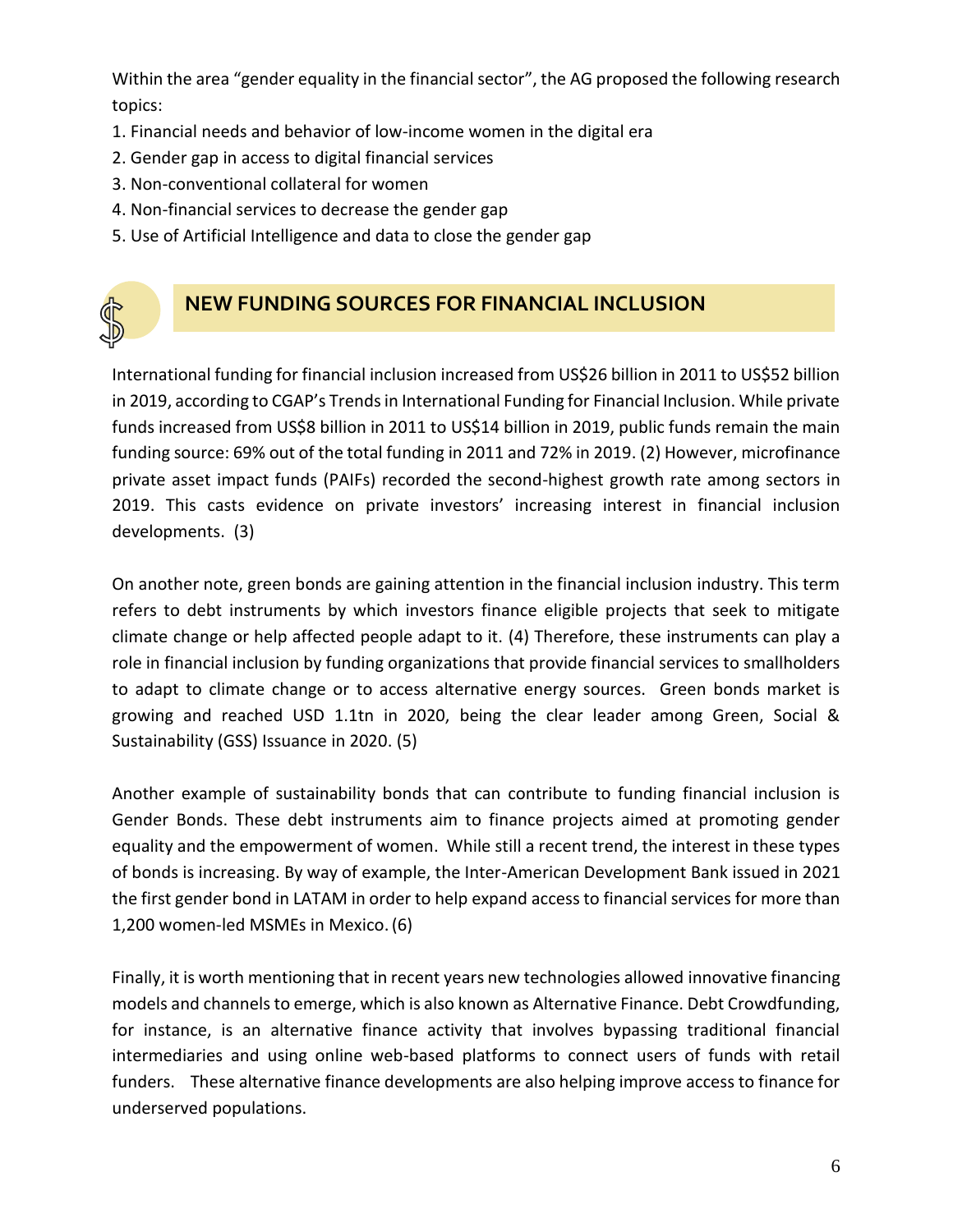All in all, the interest of private investors in financial inclusion shows an increasing trend, and new financial inclusion funding sources and instruments have emerged. For this reason, the AG identified "new funding sources in the financial sector" as an area in which there is a need to focus more research.

Within the area "new funding sources for financial inclusion", the AG proposed the following research topics:

- 1. Social Impact Investing
- 2. Gender Bonds
- 3. Green Bonds
- 4. Debt-Crowdfunding



### **PUBLIC POLICY AND REGULATION FOR FINANCIAL INCLUSION**

Regulation defines the environment in which financial services providers work. This environment may act as a financial inclusion enabler or, if very restrictive, may cause the financial exclusion of certain groups. In this sense, the G20 has identified the need to "provide an enabling and proportionate legal and regulatory framework for digital financial inclusion" as one of its High-Level Principles for Digital Financial Inclusion. (7)

Providing an enabling framework requires that regulators follow the rapid transformation of financial services without discouraging innovation while keeping consumers protected and ensuring stability in the financial market. Examples of regulation in this regard include personal data management regulations like the General Data Protection Regulation (GDPR) in the EU and California Consumer Privacy Act (CCPA) in California. Moreover, there have been recent changes in regulation regarding the Know-Your-Customer (KYC) and Customer Due Diligence (CDD) principles. (8) The Financial Action Task Force (FATF) has disclosed the principle of Simplified Due Diligence (SDD) and published a guide on how to combine digital identity technologies with the CDD principles. (9) According to CGAP, allowing simplified customer due diligence for lower-risk accounts and transactions is one of the key enablers of financial inclusion in terms of regulation. (8)

The digital transformation of the financial sector has also allowed the development of solutions that facilitate handling with increasing regulatory requirements. On the one hand, SupTech solutions aim to increase the efficiency and effectiveness of market supervision through automated data collection and analysis. On the other hand, RegTech, defined by the Institute of International Finance as: "the use of new technologies to solve regulatory and compliance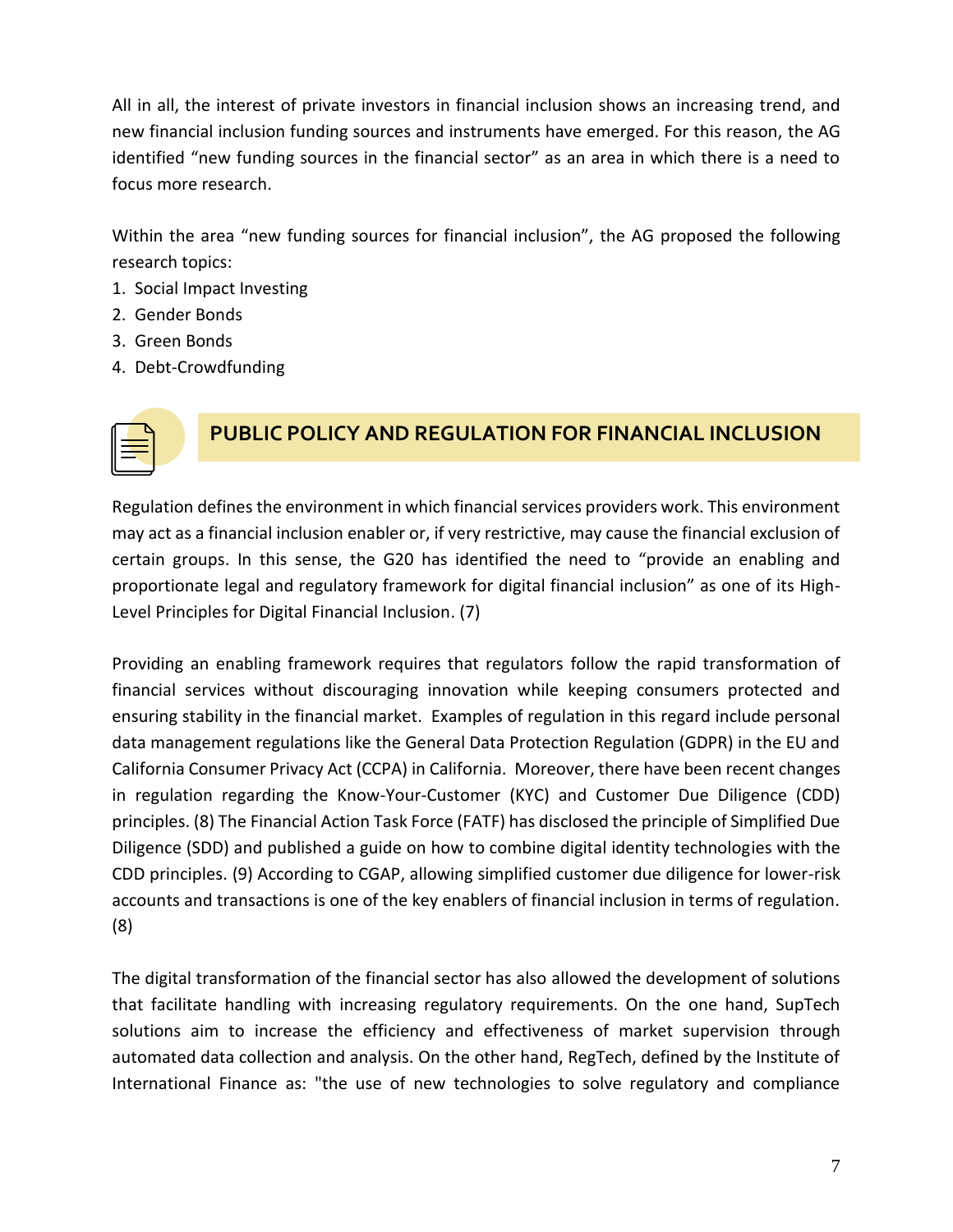requirements more effectively and efficiently." Through RegTech solutions, FSPs can comply with regulatory requirements more efficiently and less costly, which can improve their capacity to better serve consumers.

Public policy also plays a key role in enabling financial inclusion. In this sense, more developing countries are implementing financial, educational, and digital inclusion strategies, that serve as roadmaps to increase financial and digital inclusion and capabilities. In 2018, 47 countries had a National Financial Inclusion Strategy approved, while 22 were in the process of formulating one. (9) Moreover, in its analysis of policy frameworks in 55 emerging market economies, the Economist Intelligence Unit's Global Microscope reported that about two-thirds of these countries had explicit national financial inclusion strategies in 2014. By 2019, all but one of the countries analyzed have developed one.

All in all, the expansion of digital financial services has created new opportunities to reach vulnerable populations, however, it also presents new challenges and risks that need to be addressed by regulators and policymakers. It is necessary to find a balance between protecting the user, protecting the financial market, promoting innovation, and leaving no one behind. It gets more complex when we consider that, thanks to technology, the operations of financial services providers are becoming more and more global, which calls for greater harmonization of regulation between countries. For these reasons, the AG identified "public policy and regulation to boost financial inclusion" as an area in which there is a need to focus more research.

Within the area Public Policy and Regulation for Financial Inclusion, the AG proposed the following topics:

- 1. Consumer protection and safeguarding
- 2. Cybersecurity regulation
- 3. Gender lens in financial inclusion policy
- 4. Interest rates regulation
- 5. Know Your Customer (KYC) regulation
- 6. Public policy for digital & financial literacy
- 7. Regional/global harmonization of financial services regulation
- 8. RegTech
- 9. Regulatory Sandboxes
- 10. SupTech
- 11. Taxation & financial inclusion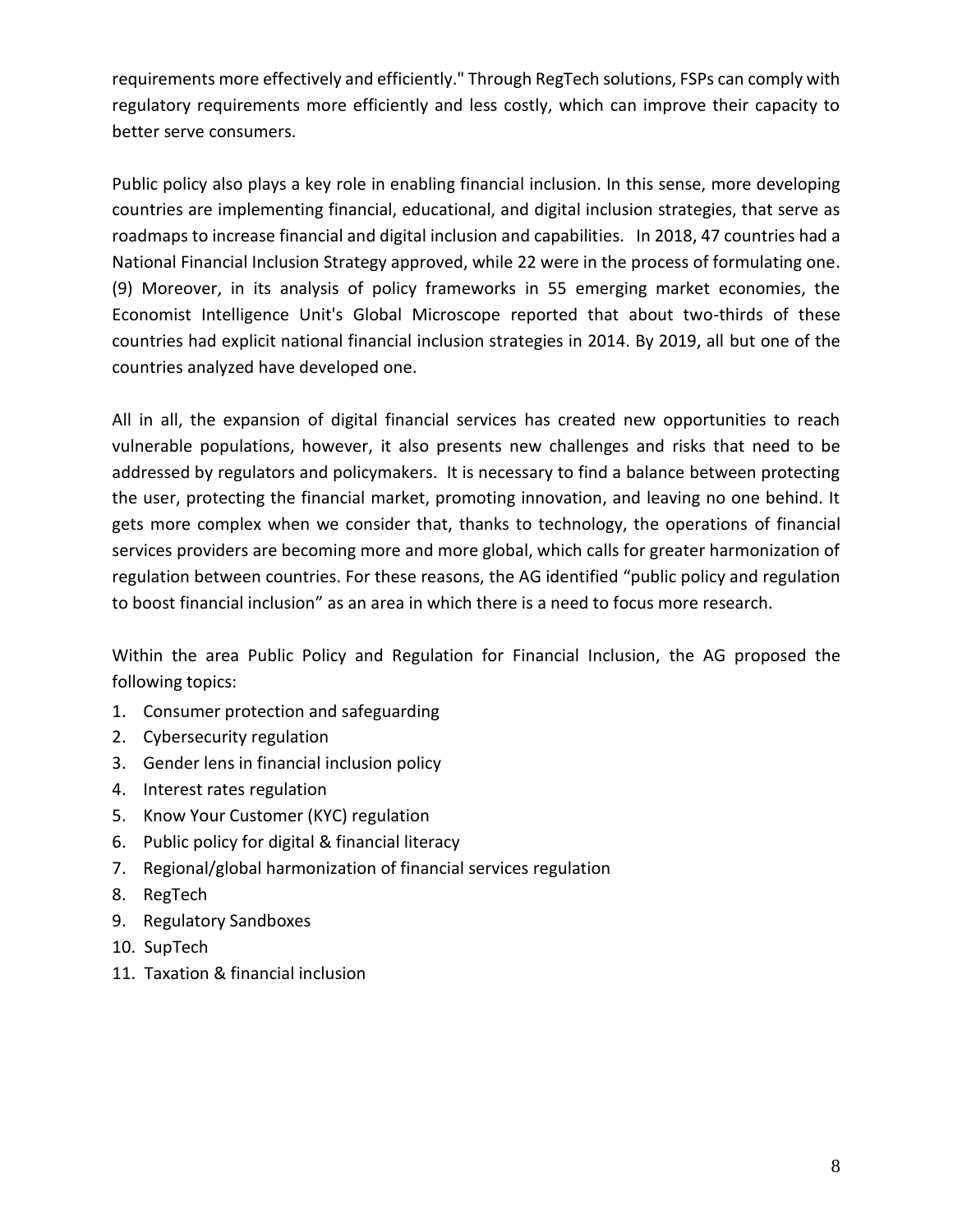

### **TECHNOLOGY AND INNOVATION TO BOOST FINANCIAL INCLUSION**

In recent years, as a result of innovation and technology developments, the financial industry has witnessed the entry of new actors, products and services, distribution channels, and data sources, among others. The digital transformation of financial services presents challenges but also new opportunities. In this sense, digital financial services have the potential to address barriers to access the financial system.

By way of example, technology can bring an alternative for one of the main causes of financial exclusion: the lack of ID. According to the The Global Findex database, in 2017 26% of unbanked people in low-income countries weren't able to access the financial system due to the lack of national ID. (12) Digital ID can help expand digital financial services. Moreover, Blockchain technology has the potential to expand financial inclusion. For instance, by offering self-sovereign identity solutions or by diminishing costs of cross-border payments. Through blockchain technology is possible to reduce information asymmetries and gaps, among other access barriers. For instance, the non-profit Kiva is building an identity protocol based on self-sovereign identity for building credit history in Sierra Leone. (10)

Big data and Machine Learning have also helped transform the financial sector. Big data analytics has the potential to diminish knowledge barriers, and thus expand access to financial services to populations that, under traditional criteria, would be excluded from the system. The large amount of data that currently exists has also enabled new actors to provide financial services. For instance, this is the case of Super Apps and E-commerce platforms offering financial services with the potential to reach populations traditionally excluded from the system.

In this context of innovation and a wider variety of actors arises the concept of open banking. This is a banking practice that provides third-party financial service providers open access to consumer banking, transaction, and other financial data from banks and non-bank financial institutions through the use of APIs. (11) This promotes competition within the industry, which can result in lower costs and better service to consumers. (12)

Another technology development that is trending in the financial sector is digital currencies. Digital currencies are relevant for financial inclusion as they can potentially help to attract more people to the digital economy. Regarding CBDC (Central Bank Digital Currencies), 81 countries that represent more than 90% of the global GDP) are considering implementing a CBDC. In 2019 only 35 countries were considering this kind of development. (13)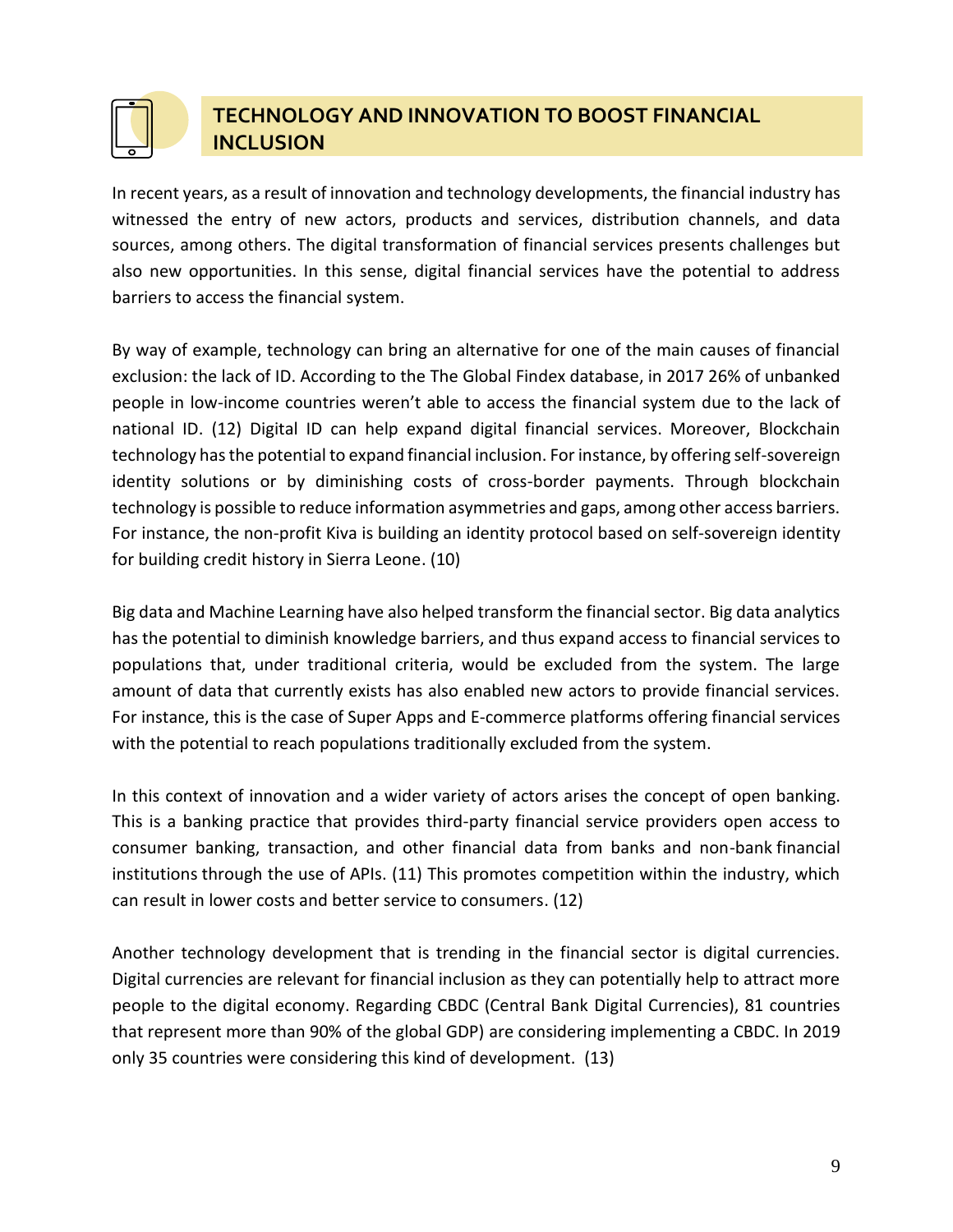However, while technology presents opportunities and tools to expand financial access, it brings challenges related to data privacy, cybersecurity, over-indebtedness, and may also reinforce exclusion patterns, for instance, due to biased algorithm design and the existing digital divide. For these reasons and because it is an area that is constantly evolving, the AG identified "technology and innovation to boost financial inclusion" as an area in which there is a need to focus more research.

Within the area "technology and innovation to boost financial inclusion, the AG proposed the following topics:

- 1. Artificial Intelligence and Machine Learning
- 2. Blockchain technology applications to boost financial inclusion
- 3. Digital Identity
- 4. Government-issued digital currencies
- 5. Open Banking/Open Finance
- 6. Super Apps



### **TRENDS AND CHALLENGES FACED BY FINANCIAL SERVICES PROVIDERS**

The expansion of fintech has changed the financial sector dynamics. With the increased competition, more traditional players like banks and MFIs have digitized their products and services. In some cases, traditional players have chosen to partner and collaborate with fintech companies instead of competing in order to deliver financial services more efficiently.

However, fintech expansion is not without risk. While fintech companies do not necessarily aim to help vulnerable populations access the financial system, the pressure derived from digital solutions can directly affect and put at risk the activities of financial service providers working with underserved populations.

Furthermore, the boom of digital financial services can negatively affect clients of both traditional and innovative financial providers. "Easy" digital credit creates risks for people with limited financial literacy. (17) The results of this boom include high default rates, excessive late fees, and over-indebtedness. For instance, one in five Kenyan borrowers reported reducing food purchases to repay a digital loan. (14)

In addition, despite the boom of digital financial services, 1.7 billion adults remained unbanked in 2017, according to the Global Findex database. New challenges to access have arisen, lack of connectivity being one of the most significant. In this sense, in 2020, just over 4 billion people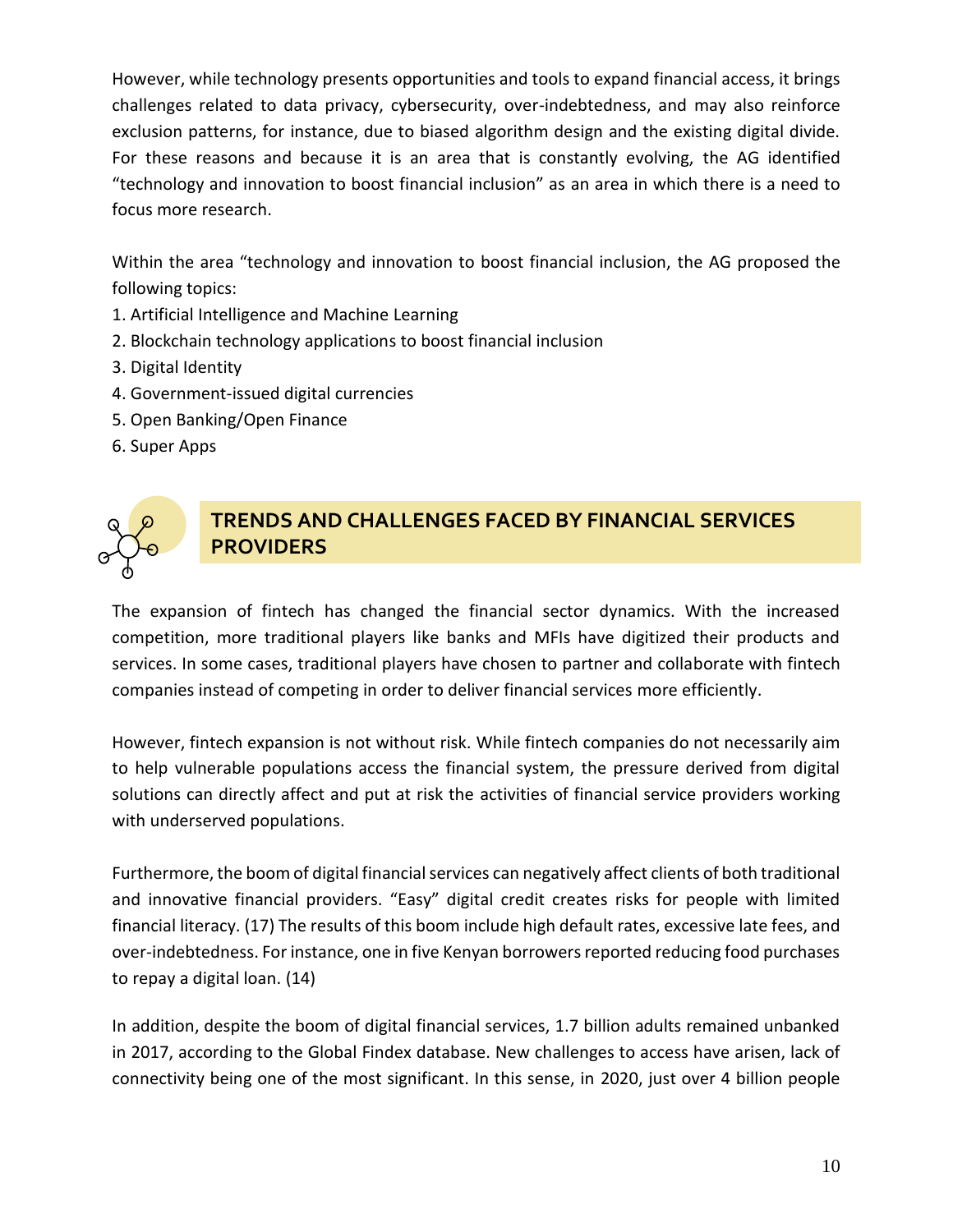(51% of the global population) were connected to the mobile internet. Thus, almost half of the world remains unconnected. (15)

All in all, the financial system has become more complex, and there are knowledge gaps on how fintech and traditional players can coexist while protecting consumers and reaching financially underserved populations. The financial industry is in constant motion, affecting the work of financial services providers working with the most vulnerable populations. For this reason, "trends and challenges faced by financial services providers" is one of the areas identified as a one in which there is a need to focus more research.

Within the area "trends and challenges faced by FSPs", the AG proposed the following topics:

- 1. Barriers to reach excluded populations
- 2. Building the trust of customers in digital financial services
- 3. Dealing with overheating markets
- 4. Digital Financial Services & over-indebtedness
- 5. Duty of care to borrowers
- 6. Innovative approaches for product and services delivery
- 7. MFIs and Fintech: synergies and challenges
- 8. MFIs competitiveness in the digital age
- 9. Responsible use of users' data
- 10. Scalability of MFIs operations
- 11. User-Centered product design



### **CREDIT PRODUCTS**

Loans are the most traditional product within the financial inclusion sector. The path that started with microloans to invest in small businesses, today includes loans to cover other specific needs like credits for agriculture, housing, disaster recovery, and climate change resilience.

Credit products have also evolved as a result of digitization and the development of mobile credit. Typically, mobile credit refers to quickly approved short-term loans that are acceded via mobile devices. However, as we have mentioned in previous areas, the expansion of digital financial services does not come without risks like over-indebtedness, algorithm bias, poor disclosure and transparency, and aggressive marketing practices, among others. (17)

All in all, credit products are the most traditional and widespread financial product in the sector. Moreover, it is a product that continues to evolve and to present challenges. For this reason, the AG identified "credit products" as an area in which there is a need to focus more research.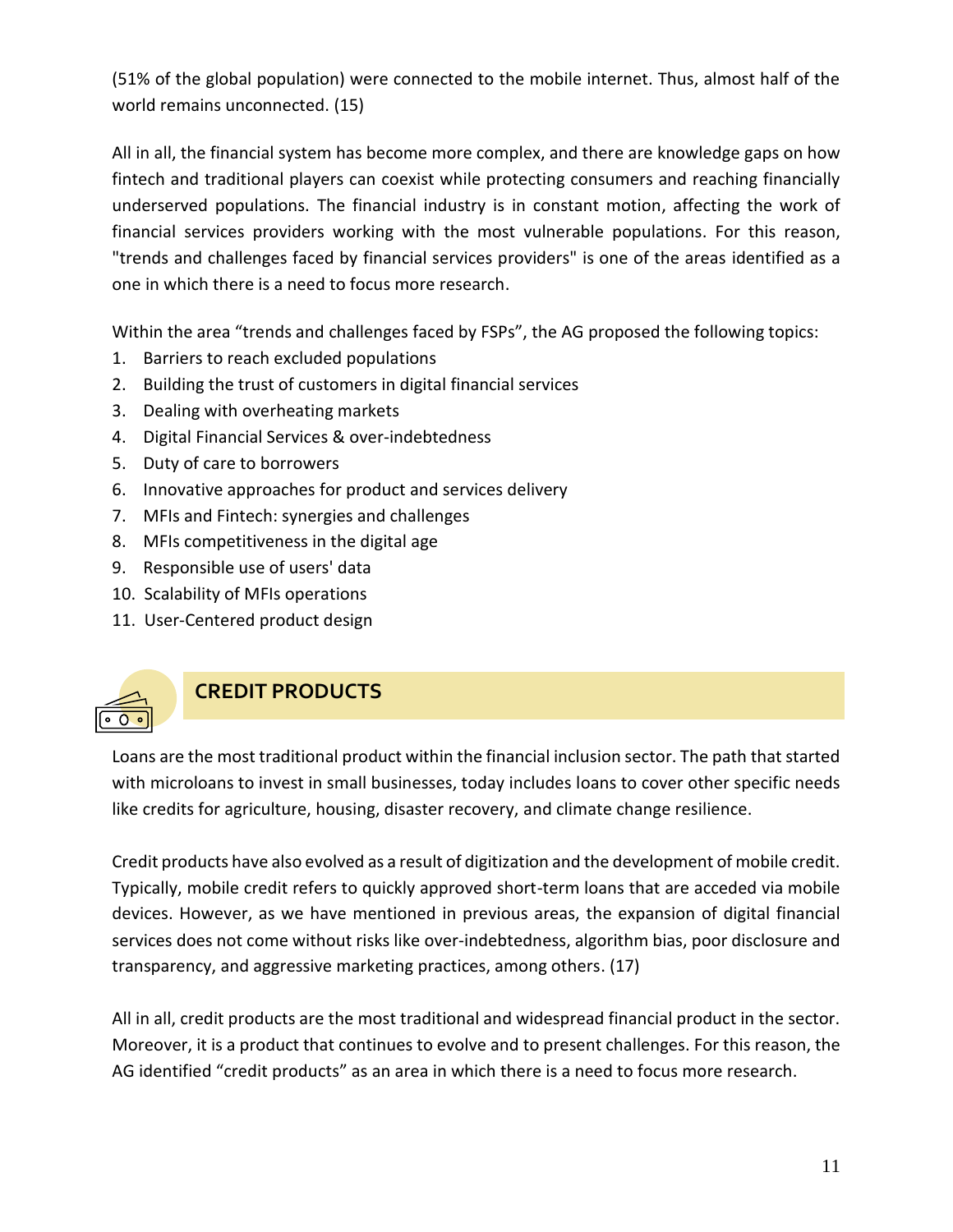Within the area "credit products", the AG proposed the following topics:

- 1. Agri-tech and rural financing
- 2. Crowdfactoring
- 3. Disaster-recovery loans
- 4. Green Loans
- 5. Housing loans
- 6. Loans with flexible repayment conditions
- 7. MSME lending
- 8. Mobile Credit
- 9. Water, sanitation and hygiene (WASH) loans



### **SAVING PRODUCTS**

Savings allow people to pay for education, health expenses, as well as to respond to multiple life shocks. Along with microloans, savings (through savings groups) was the main product offered by microfinance institutions.

Informal savings is the most common way in which vulnerable populationssave. According to the Global Findex Database, in 2017 on average 44% of adults saved money in the last year in lower and middle economies. 11% saved at a financial institution vs. 17% in a savings club or a person outside the family. As a point of fact, Rotating Savings and Credit Associations (ROSCAs) and Accumulating Savings and Credit Associations (ASCAs), which refers to informal savings groups managed by their members, are saving alternatives widely used in developing countries. Nevertheless, new models such as digital savings are advancing in the sector.

It is worth noting that savings for retirement are not a common in the field. According to Global Findex 2017, only 10% of adults saved for old age on average in low-income countries en Sub-Saharan Africa. In South Asia the average was 12%, and in Latam 14%. Digital channels have opened a possibility to expand this type of savings, but there is still a long way to go.

Savings are of vital importance for vulnerable populations as they enable them to respond to the various shocks that may occur. Although it is a financial product that has been offered for many years, it still faces several limitations to its expansion. Because it is a pillar in the financial inclusion sector, the AG identified it as an area in which there is a need to focus more research.

Within the area Saving Products, the AG proposed the following topics:

- 1. Digital Savings
- 2. Informal Savings (ROSCAS/ASCAS)
- 3. Pensions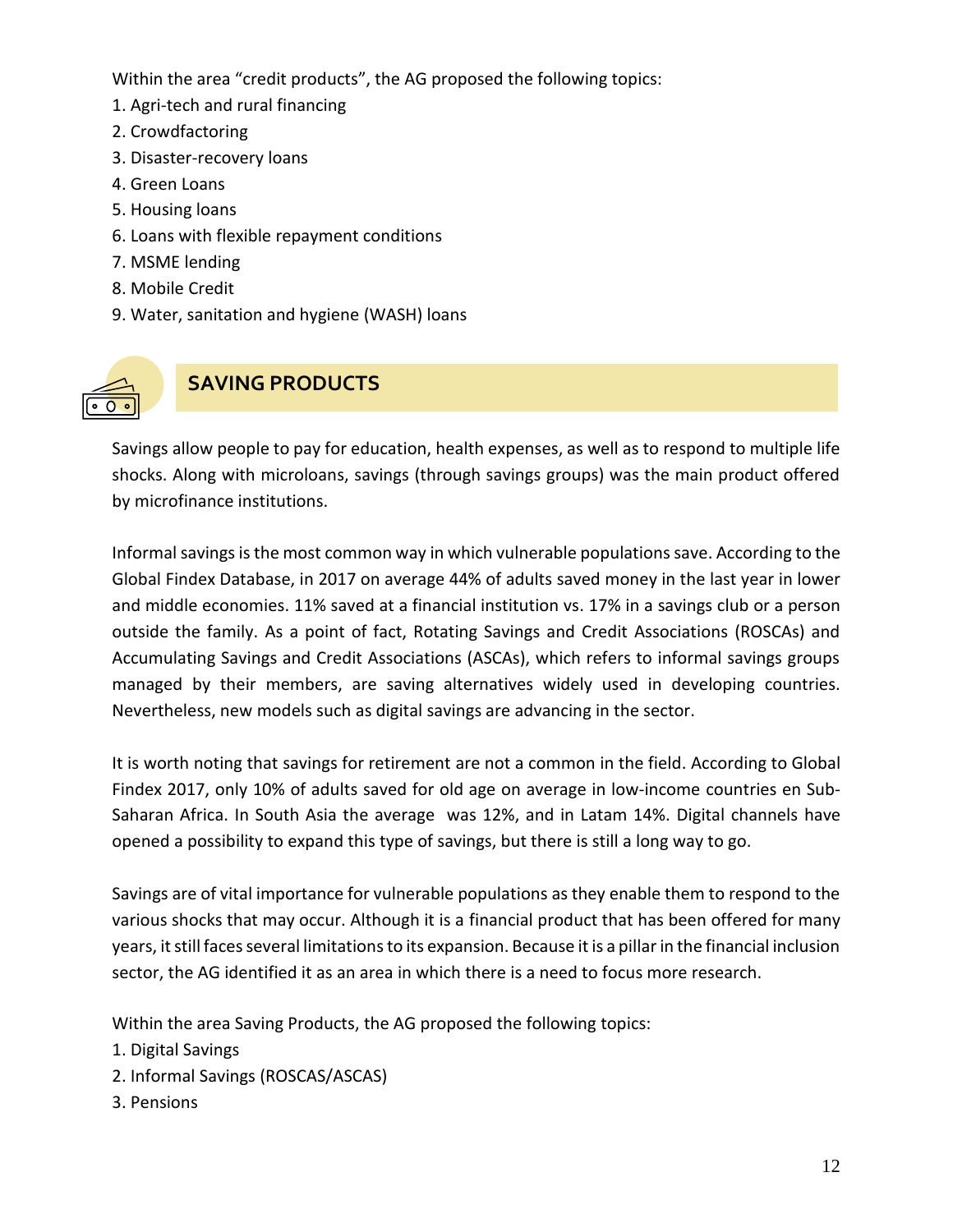

#### **INSURANCE PRODUCTS**

Insurance products offer protection against health, death, climate change, disaster, and agricultural risks. The lack of insurance can keep vulnerable populations in a vicious cycle of poverty. However, insurance is unavailable or expensive in many developing countries, and at least 5.2 billion people don't have insurance products. (18)

The rise of Insurtech has impacted the sector in recent years. These technology-led applications apply big-data analytics, artificial intelligence, and blockchain technology to develop new riskassessments models and create products tailored to consumers' needs. They can play an important role in the expansion of insurance to low-income populations as they are improving the efficiency of operations, reducing costs, and implementing innovative models in the sector. However, as is the case with other digital solutions, it may result in the exclusion of some vulnerable groups.

Insurance can play a key role in the lives of low-income populations. It helps mitigate, manage and transfer risks that directly impact their livelihoods. For this reason, the AG identified "insurance products" as an area in which there is a need to focus more research.

Within the area "insurance products", the AG proposed the following topics:

- Agricultural Insurance
- Climate change insurance
- **Index-Based Insurance**



### **OTHER FINANCIAL PRODUCTS**

As mentioned in previous areas, the origin of microfinance is linked with microloans and saving products for financially unserved populations. Nowadays, the financial inclusion landscape has expanded and includes a more diverse scope of financial products and services.

In this regard, one of the main players is digital payments. According to GSMA, in 2020 the number of registered mobile money accounts grew by 12.7% globally and over 136 million accounts were open in just one year as consequence of COVID-19 pandemic. In this context, digital payments were governments' key allies to efficiently and securely distribute cash transfers to alleviate the economic consequences of COVID-19. This was also the case of humanitarian organizations that included contact-free distribution channels to disburse humanitarian cash transfers in a more efficient, accountable, and transparent way. (18)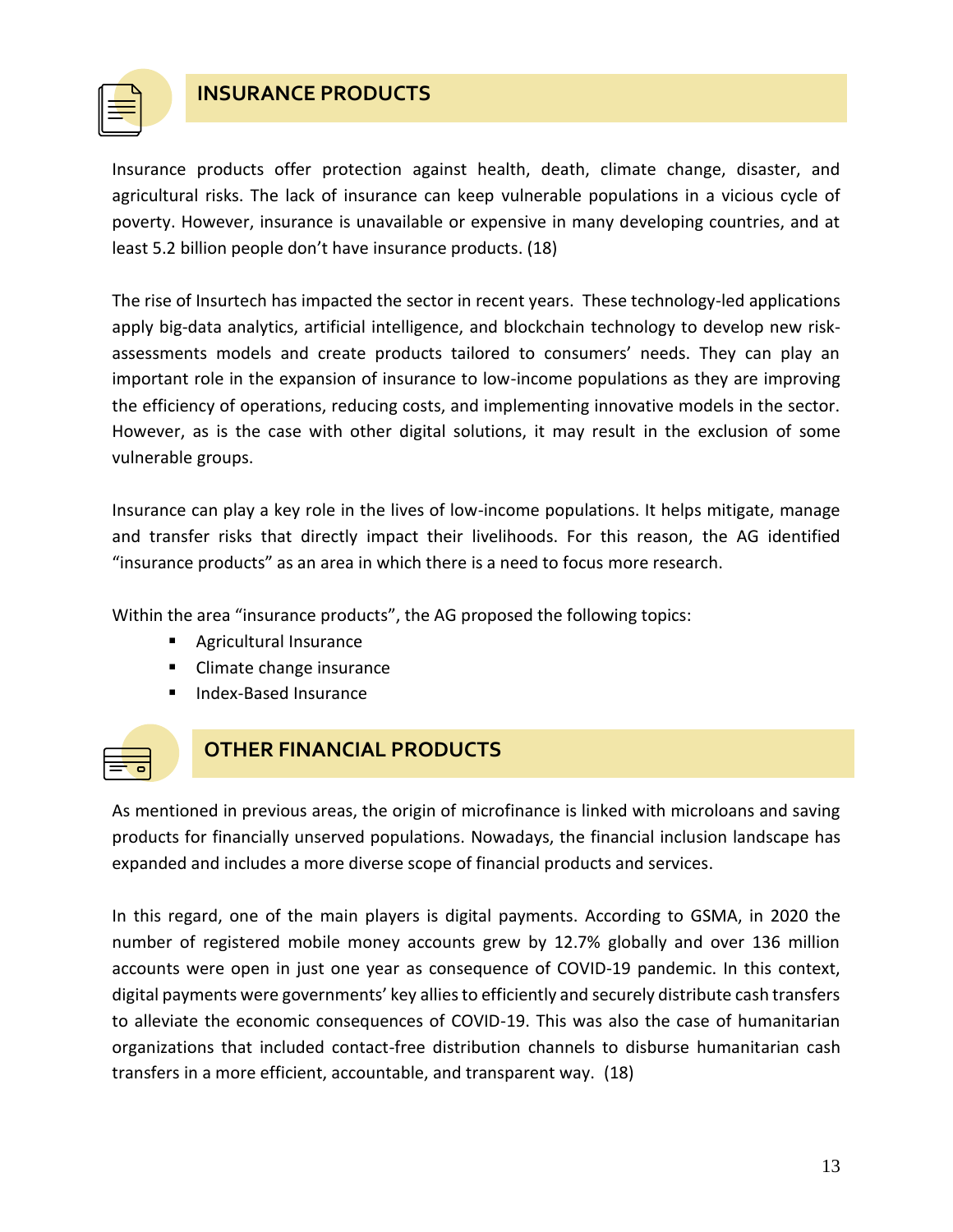Another product with the potential to contribute to the financial inclusion of vulnerable populations is remittances. However, this potential was commonly missed as the most traditional model of remittances is expensive and based on cash-based methods. Nevertheless, Covid-19 accelerated the digitalization of remittances. Mobile remittances reduce costs and challenge the traditional model, freeing the way to increase financial access and inclusion of vulnerable populations.

The path to financial inclusion has expanded beyond loans and savings. In recent years, we have witnessed the expansion of new products and services that have the potential to reduce costs, increase transparency and efficiency, and reach financially underserved populations. Because of their relevance for the financial inclusion of vulnerable populations, the AG suggested "other financial services" as an area in which there is a need to focus more research.

Within the area "other financial products", the AG proposed the following topics:

- 1. Digital Payments
- 2. Mobile Remittances
- 3. Non-conventional collateral
- 4. Humanitarian cash-transfers
- 5. Islamic Banking Model



### **NON-FINANCIAL PRODUCTS**

Financial inclusion is a multidimensional concept. It refers not only to access to financial products and services, but also to the regularity in the use of these products and services, and their quality. (23) For this reason, it is considered a vehicle for achieving financial health and well-being. Therefore, while it is important to expand access, it is also essential to provide non-financial products and services that can increase usage and help people change their behavior to achieve financial health. Non-financial products and services include financial and digital education programs offered to help populations make better use of FS and make informed decisions. According to The Standard and Poor's' Global Financial Literacy survey of 2014, only one in three adults globally is financially literate. Furthermore, there is a significant disparity between access to financial services and financial literacy levels. For instance, in Kenya, 82% have access to financial services but only 38% are financially literate. (24) The lack of financial and digital literacy hinders the use of financial services but also makes consumers more vulnerable to fraud, overindebtedness, and other financial risks.

Non-financial services are essential to ensure that populations can make proper use of financial services and make financial decisions that positively affect their quality of life. Nowadays, in addition to promote financial education, there is also the need to accompany populations in the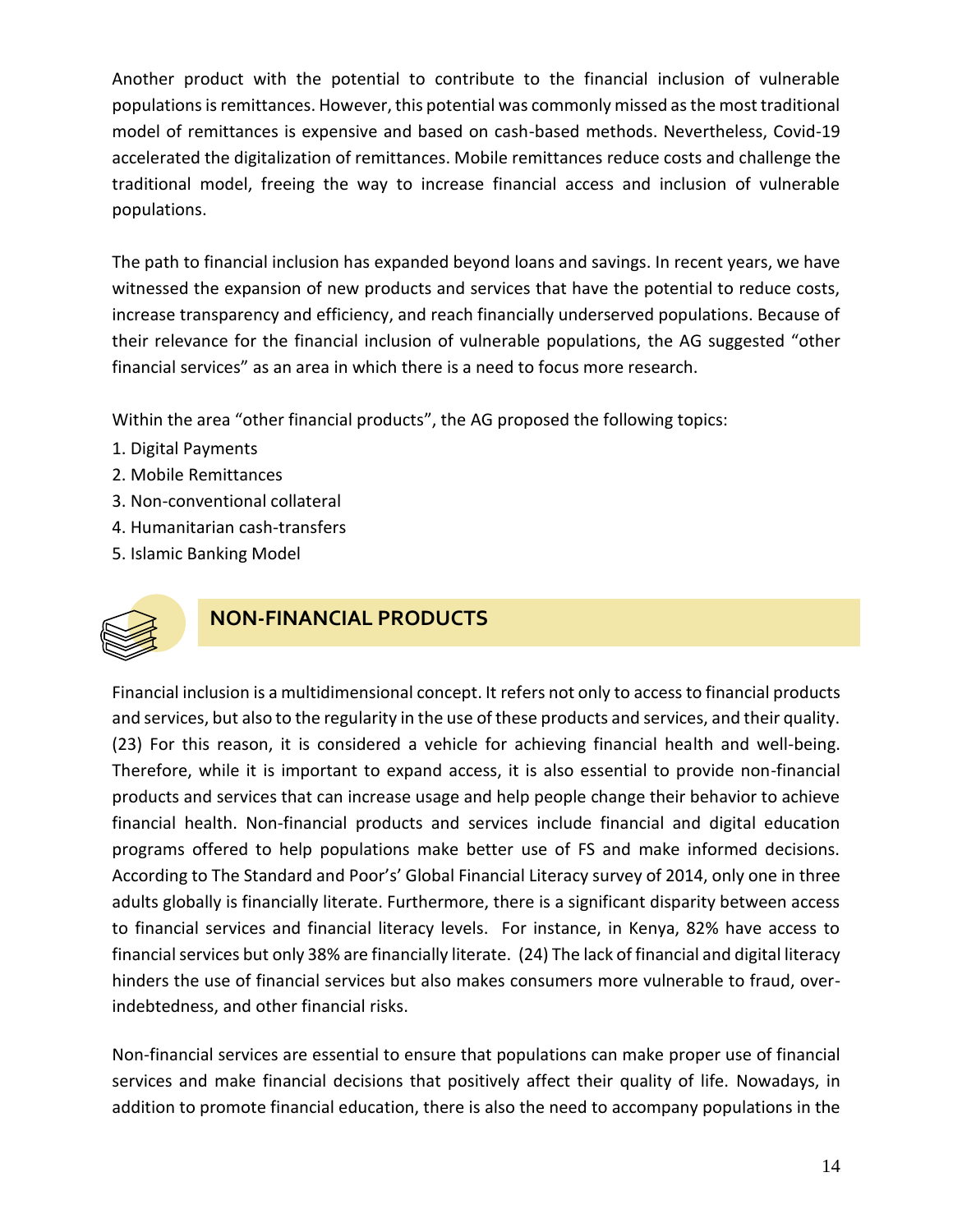development of their digital skills. Because access alone is not enough and because non-financial products are key to reduce the barriers to financial inclusion, the AG included this area as an area in which there is a need to focus more research.

Within the area "non-financial products", the AG proposed the following topics:

- 1. Challenges in non-financial services delivery
- 2. Financial education through online platforms
- 3. Integration of financial and non-financial products and services
- 4. Non-financial services needs of underserved populations
- 5. Supporting customers digitalization
- 6. Use of data to design non-financial services.



### **RISK MANAGEMENT**

Financial services providers face diverse risks that threaten the sustainability of their operations. These include credit, liquidity, compliance, and operational risks. In addition, in recent years, environmental risks have also become a relevant topic in the field. In this context, financial services providers need to develop strategies to address them, as poorly managed risks can threaten the long-term viability of their operations. Risk management is a challenging task in the financial inclusion sector as many FSPs work with populations that in many cases cannot offer guarantees or collateral.

Because risk management has a direct impact on the ability of FSPs to provide products and services to vulnerable sectors, the AG identified it as an area in which there is a need to focus more research.

Within the area "risk management", the AG proposed the following topics:

- 1. Strategies to address credit risks
- 2. Strategies to address compliance risks
- 3. Strategies to address operational risks
- 4. Strategies to address liquidity risks
- 5. Strategies to address environmental risks
- 6. Use of technology and data for risk management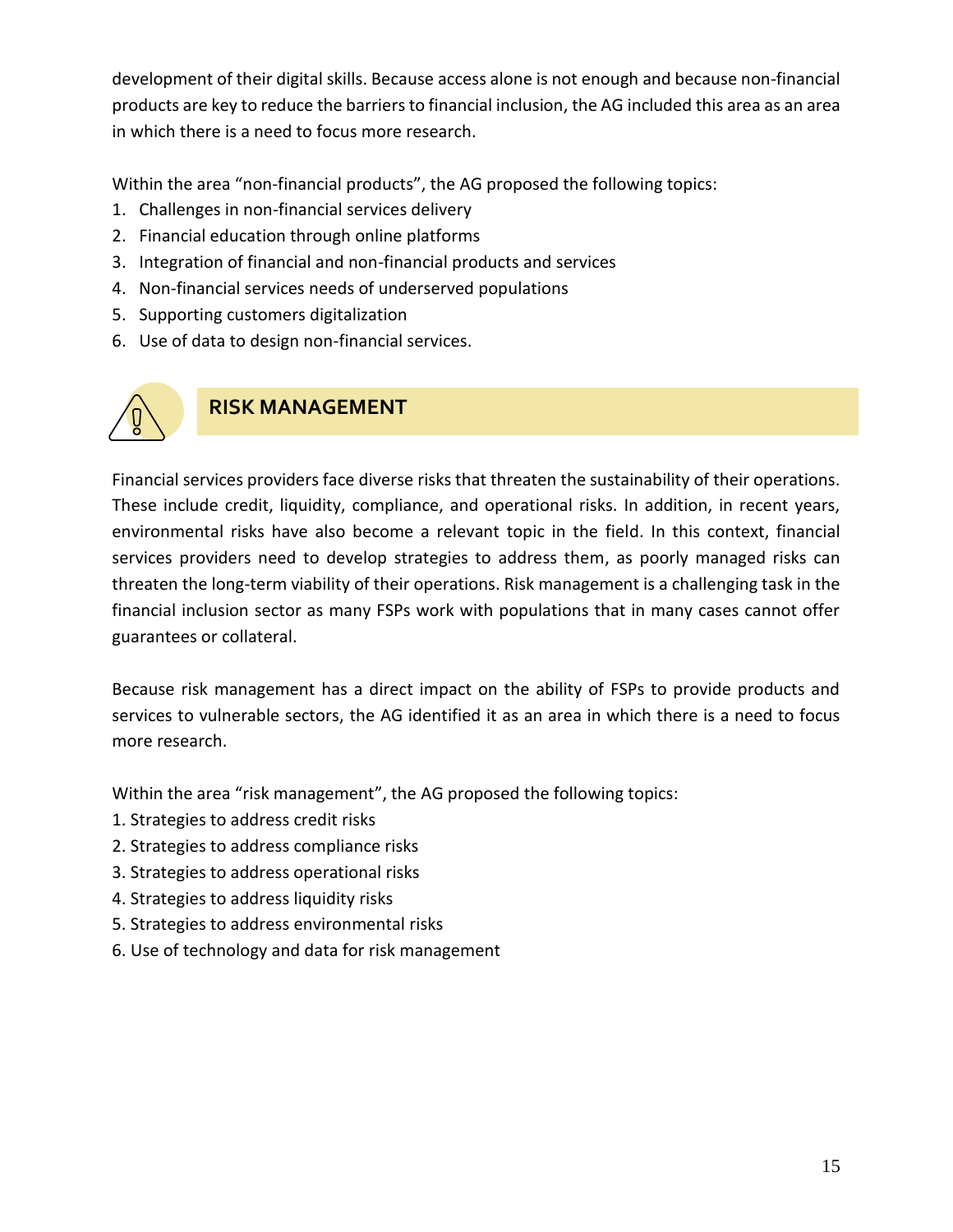

#### **PERFORMANCE MEASUREMENT AND IMPACT**

Financial inclusion has been identified as an enabler for 7 of the 17 Sustainable Development Goals. Typical metrics of financial inclusion consist of indicators of access, usage, and quality of products. However, the overall impact of financial services on the lives of vulnerable populations is still not clear. There are knowledge gaps in the financial inclusion sector that need to be addressed in order to understand if and how financial services are affecting the well-being of these populations.

Measuring impact is key to improving and making effective interventions. It is essential to address the existing knowledge gaps regarding how financial services impact livelihoods and/or the environment. For these reasons, the survey includes "performance measurement and impact" as an area in which there is a need to focus more research.

Within the area "performance measurement and impact", the AG proposed the following topics:

- 1. Environmental performance of Financial Services Providers
- 2. Financial health of vulnerable populations in the digital age
- 3. Financial Inclusion and SDGs: Progress and gaps
- 4. Financial Resilience of vulnerable populations
- 5. Good practices on data collection to advance financial inclusion
- 6. Impact of Digital Financial Services on prices and affordability of financial services
- 7. Social performance of Fintech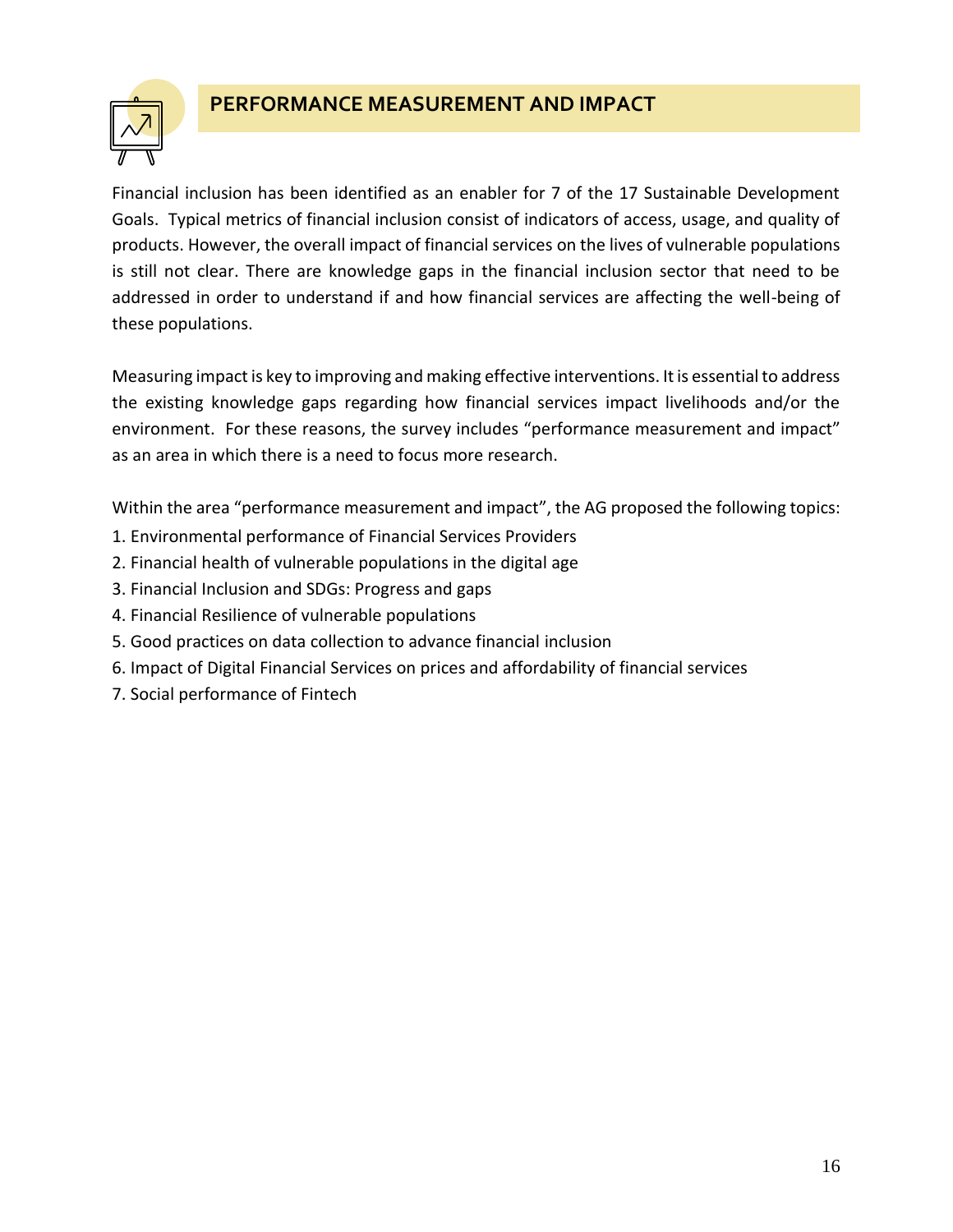### <span id="page-16-0"></span>**A) Profile of Respondents**

**Table 1: Organization type** Survey participants represent 68 different organizations working in the financial inclusion sector. As Table 1 shows, the type of organizations represented in survey responses is diverse. NGOs, Foundations, Consulting Firms, and MFIs account for 52% of respondents.

In terms of participants' job title, at least 57% of respondents stated being a decisionmaker within its organization: Director, Manager, CEO, Head of Unit, VP. It is worth noting that the pool of respondents is mostly composed of practitioners. There is lower participation of academics and researchers.

Figure 1 shows the main regions in which survey participants work. As per these results, we can state that all regions of interest were represented in survey responses, being Sub-Saharan Africa and Latin America the regions where a higher percentage of participants work.

| <b>Organization type</b>              | 100%     |
|---------------------------------------|----------|
| NGO / Foundation                      | 25%      |
| Consulting firm                       | 14%      |
| Microfinance Institution (MFI)        | 13%      |
| Independent Consultant<br>Bank        | 8%<br>7% |
| Research Center/University/Researcher | 7%       |
| Investor                              | 6%       |
| International Organization            | 5%       |
| Other                                 | 5%       |
| Credit Cooperative / Credit Union     | 4%       |
| Network                               | 3%       |
| Fintech                               | 1%       |





(\*) The % adds more than 100% as each respondent was able to select more than one region.

17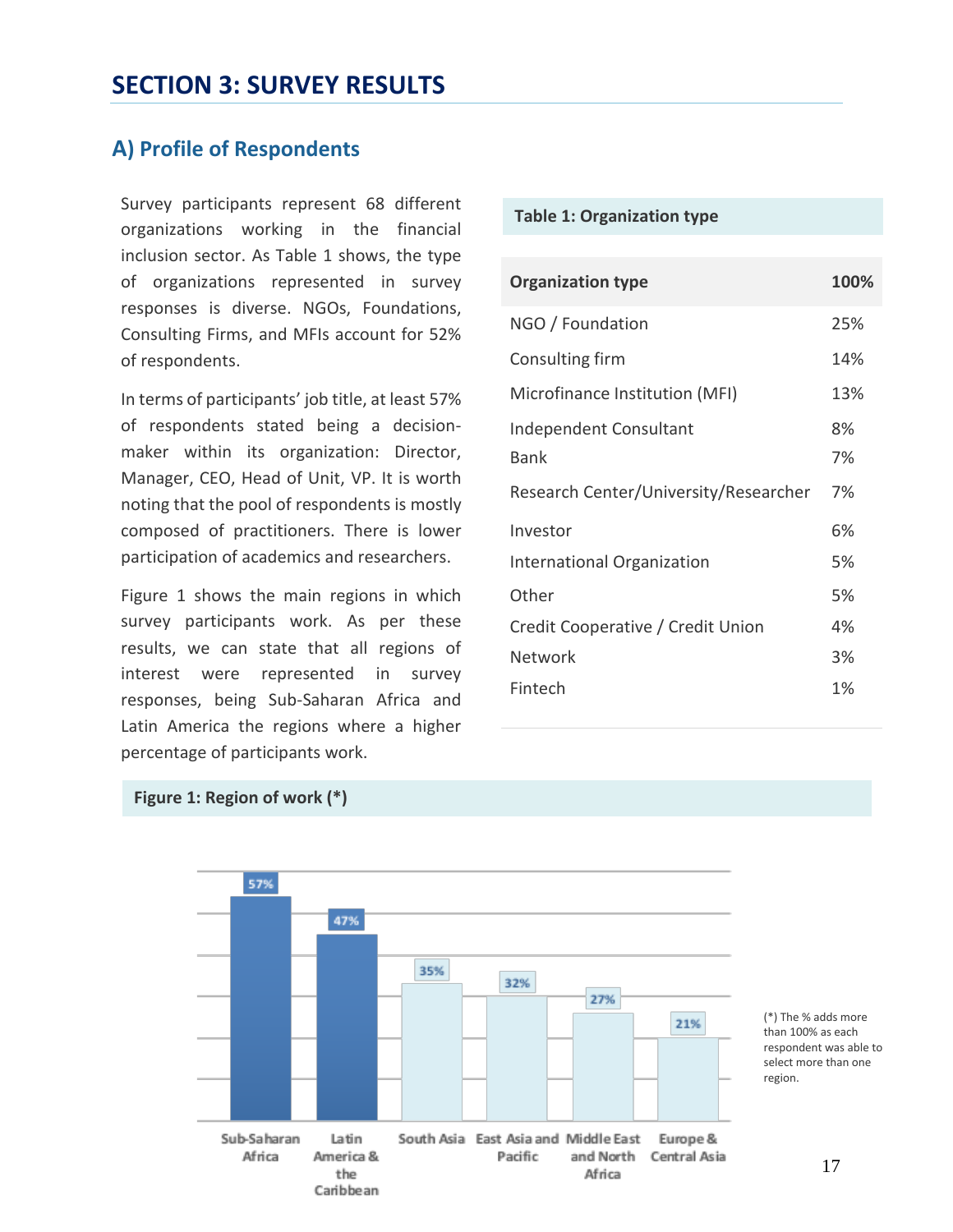### **B) Chosen Areas**

As described in Section 2, the survey presented 12 areas related to the financial inclusion sector. For each of them, participants had to respond if they were interested and/or considered it relevant for their work (yes or no answer). In Table 2, we present these 12 areas ranked by the percentage of respondents that considered it interesting and/or relevant for their work:

#### **Table 2: Chosen areas**

| Area                                                        | % of respondents that<br>considered it relevant for<br>their work |
|-------------------------------------------------------------|-------------------------------------------------------------------|
| Trends and challenges faced by financial services providers | 94%                                                               |
| Non-financial services                                      | 94%                                                               |
| Technology and innovation to boost financial inclusion      | 93%                                                               |
| Credit products                                             | 92%                                                               |
| Performance measurement and impact                          | 89%                                                               |
| Gender equality in the financial sector                     | 89%                                                               |
| New funding sources for financial inclusion                 | 87%                                                               |
| Public policy and regulation for financial inclusion        | 87%                                                               |
| <b>Saving Products</b>                                      | 84%                                                               |
| Insurance Products                                          | 82%                                                               |
| Other financial products and services                       | 79%                                                               |
| Risk management                                             | 79%                                                               |

Thus, the three areas that were pointed out by the highest quantity of respondents as most interesting and/or relevant were the following:

- **1.** Trends and challenges faced by financial services providers
- **2.** Non-financial services
- **3.** Technology and innovation to boost financial inclusion

Nevertheless, the difference in percentages between the areas is not significant. We observe that even the areas with the lowest percentages (Other financial products and services and Risk Management) have reached at least 79%. This implies that all areas presented were of high interest for financial inclusion actors.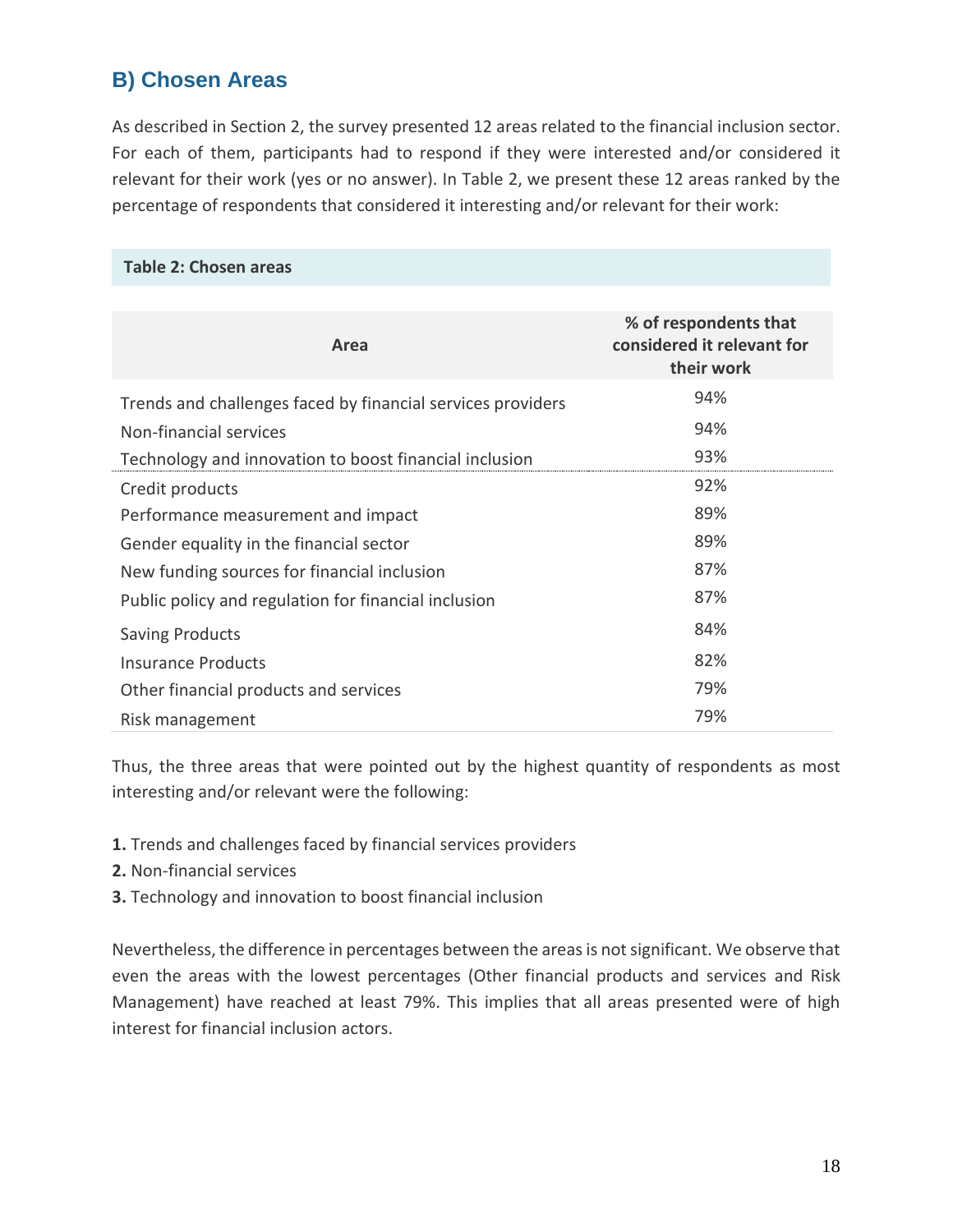It is worth noting that these results highlight the importance of non-financial services in the industry. It reinforces the idea that providing access to financial services is not enough to improve the wellbeing of vulnerable populations.

The top three areas are the same in almost all regions. Exceptions include East Asia and Pacific, in which the area "performance measurement and impact" replaces "trends and challenges of financial services providers" in the top three. In Central Asia, North Africa & Middle East, "gender equality in the financial sector" is also among the most selected areas.

On another note, we observe that credit, which is the most traditional product in the financial inclusion sector, was the most selected one among financial products (savings, insurance, other financial services). Therefore, while technology has transformed and expanded other financial products, credit remain the most relevant and/or interesting in the sector.

Regarding the selection of areas by type of organization, we observe that for academics, the top three include 'credit products' instead of "technology and innovation to boost financial inclusion". On the practitioners' side, we noted that "gender equality in the financial sector" was also among the most selected areas. On another hand, 100% of respondents working at MFIs and NGOs selected "technology and Innovation to boost financial inclusion". This can cast evidence on the interest that more traditional players in the sector have in technological developments to improve their work.

### **C) Chosen topics**

As described in Section 2, within each area of interest the AG proposed a list of topics. Among these topics, participants had to choose the three most relevant and/or interesting for their work. In Table 3 we present the most chosen topics within each area.

| Area                                        | <b>Most chosen topic</b>                                               |
|---------------------------------------------|------------------------------------------------------------------------|
| Credit products                             | Agri-tech and rural financing                                          |
| Gender equality in the financial sector     | Financial needs and behavior of low-income<br>women in the digital era |
| <b>Insurance Products</b>                   | Agricultural insurance                                                 |
| New funding sources for financial inclusion | Social impact investing                                                |
| Non-financial services                      | Financial education through online<br>platforms                        |

#### **Table 3: Most chosen topic per area**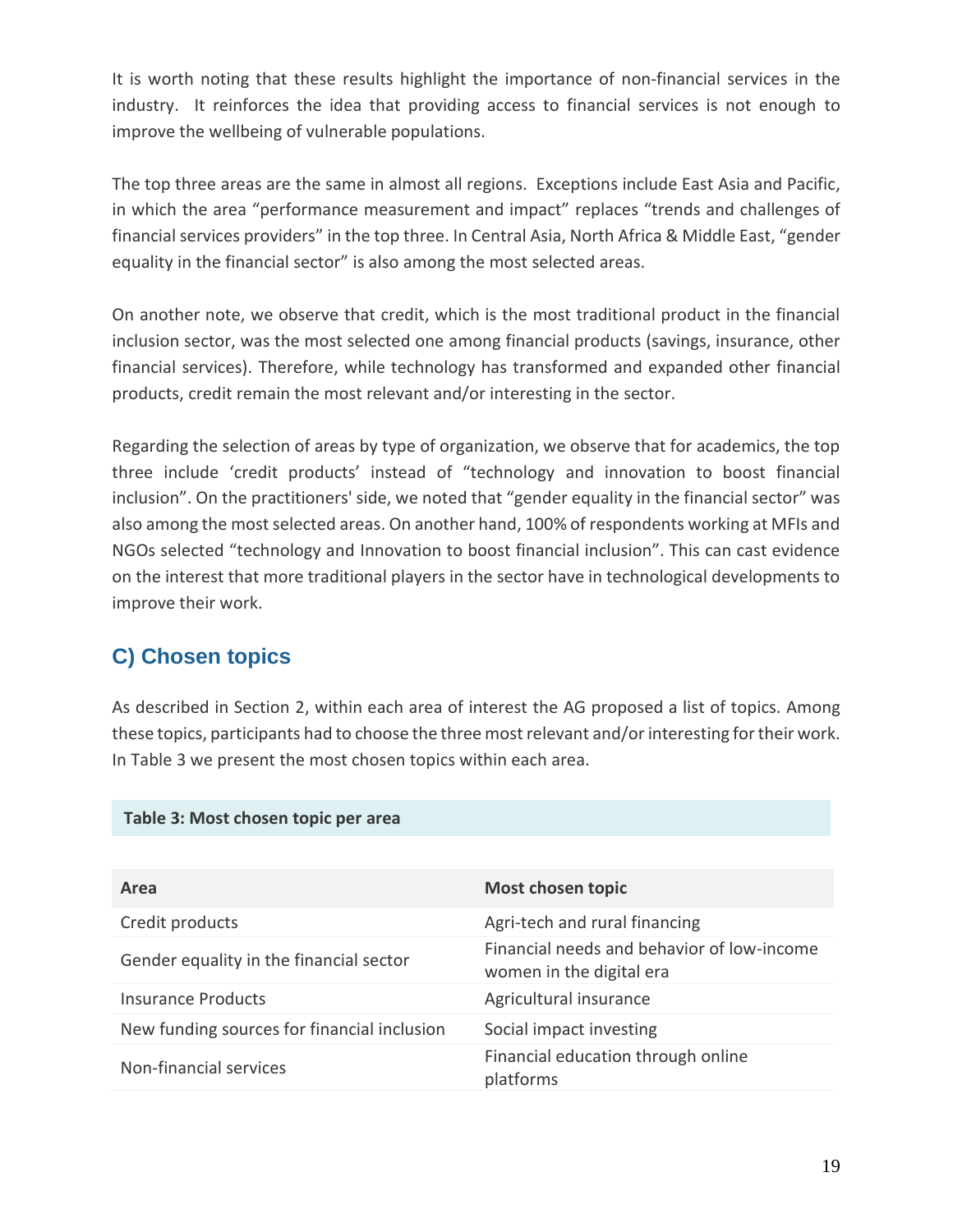| Other financial products and services                   | Digital payments                                                                            |
|---------------------------------------------------------|---------------------------------------------------------------------------------------------|
| Performance measurement and impact                      | Financial Inclusion and SDGs: Progress and<br>gaps                                          |
| Public policy and regulation for financial<br>inclusion | Consumer protection and safeguarding, and<br>Public policy for digital & financial literacy |
| Risk management                                         | Use of technology and data for risk<br>management                                           |
| <b>Saving Products</b>                                  | <b>Digital Savings</b>                                                                      |
| Technology and innovation to boost FI                   | Digital Identity                                                                            |
| Trends and challenges faced by FSPs                     | Barriers to reach excluded populations                                                      |

### **D) Underserved populations**

In addition, participants were also asked to select at most three financially underserved groups that they consider relevant and/or interesting for their work.

As shown in Graphic 2, the rural population was the group with the highest number of votes: 51% of respondents consider it a population group of interest for their work. Missing Middle and Smallholders were the other two underserved groups most selected by participants.

**Figure 2: % of respondents that selected each population group as one of the three more interesting and/or relevant for their work**



These results highlight participants' interest in rural population and smallholders. In point of fact, only 10% of rural communities have access to financial services according to IFAD. The causes of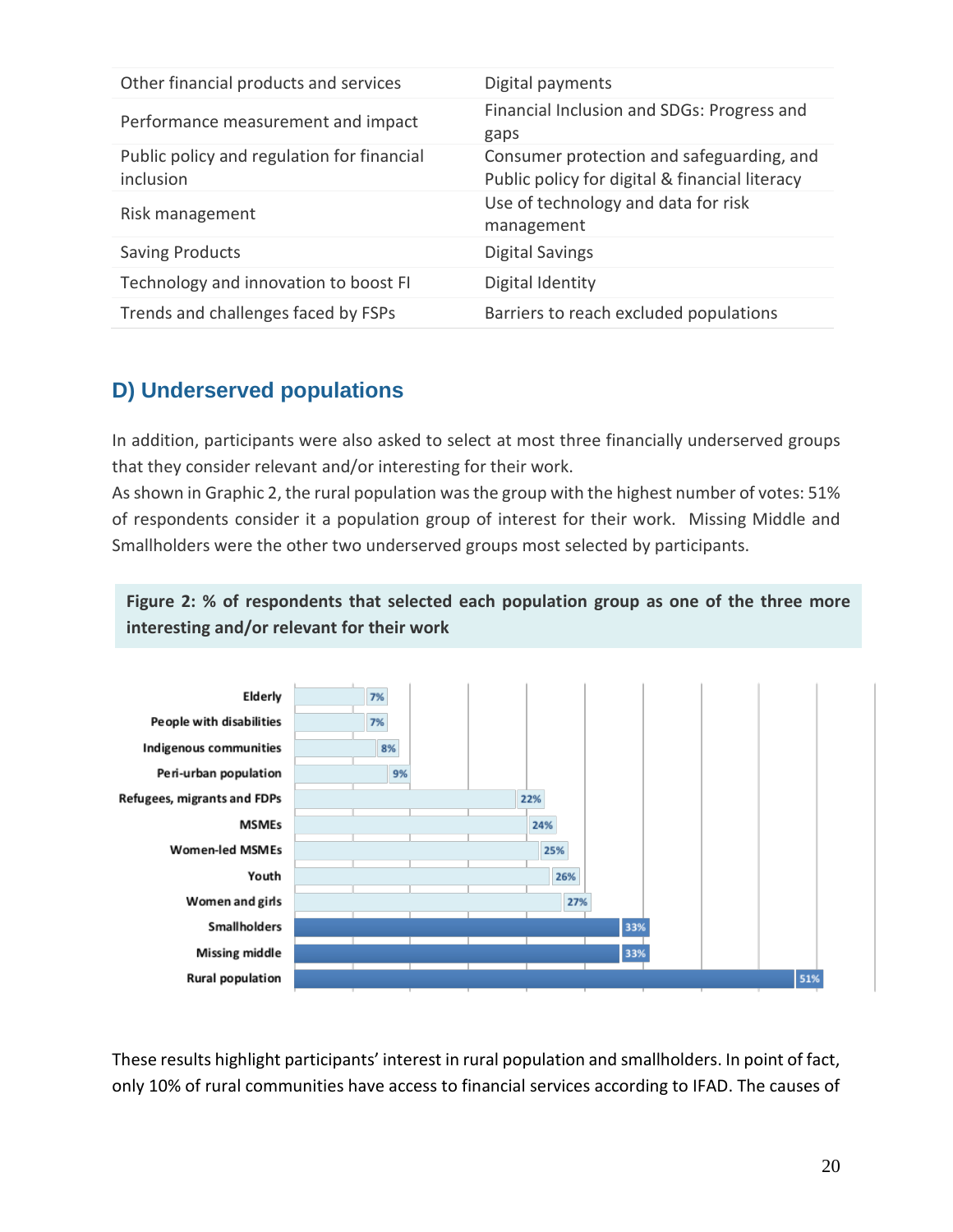financial exclusion of this population include low educational level, poor infrastructure and limited capacity of financial services providers. While digital financial services have the potential to reach this population, rural areas are also the less connected territories.

In the analysis of responses per region, we observe that the rural population was the most voted group in all regions except in a) Middle East and North Africa b) Europe & Central Asia. In these two regions, the most selected group was Missing Middle. In addition, in these two regions, the top three also include refugees, migrants and FDPs, and women-led MSMEs.

The analysis of responses by type of organization reinforces the importance of the rural population as a group of interest. This is due to the fact that it is the only group that was selected by all types of organizations as a population of interest and/or relevance.

It is worth noticing that while the rural population was chosen by all types of organizations as one of the three most interesting and/or relevant groups for their work, in some cases it wasn't the most voted segment. For instance, in the case of credit cooperatives/credit unions, the most voted population was youth. In the case of banks, the most voted group was the missing middle. Finally, for researchers the most chosen group was MSMEs.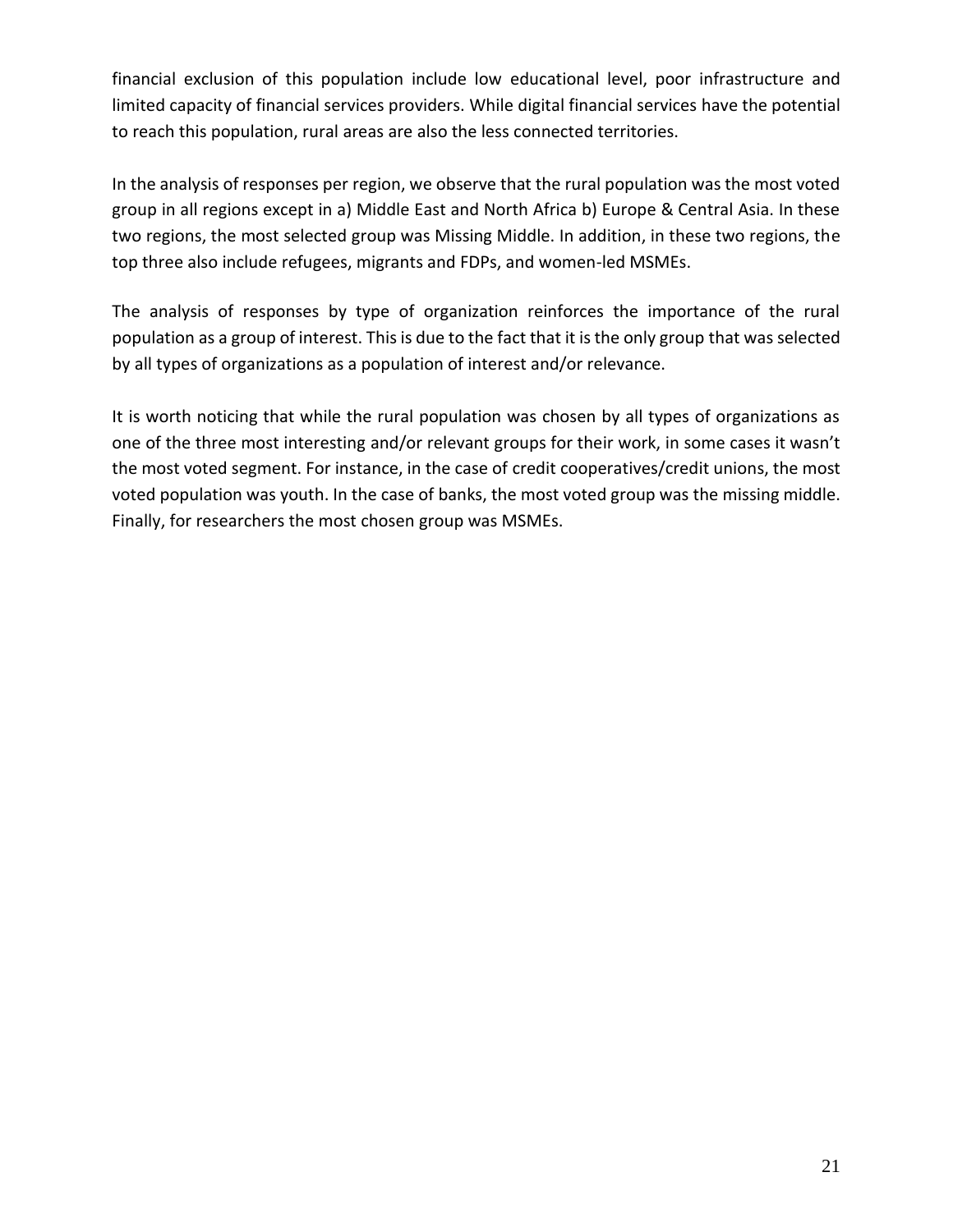# <span id="page-21-0"></span>**CONCLUSION**

As a result of technological innovations, the financial industry is constantly evolving. While these changes bring opportunities to boost the financial inclusion of vulnerable populations, they also bring numerous challenges and risks. As the industry becomes more complex, stakeholders' knowledge needs also rise. In this scenario, in order to support the work of financial inclusion actors, the Action Group "From Research to Action and Back Again" launched a survey to understand what are the main research needs and interests in the field. Survey results provided insights that will guide the research agenda and the future projects of the AG. On the other hand, it will allow the creation of collaborations and joint work with interested organizations, in order to add value to the work of financial inclusion stakeholders and contribute to improving the lives of the populations in developing countries.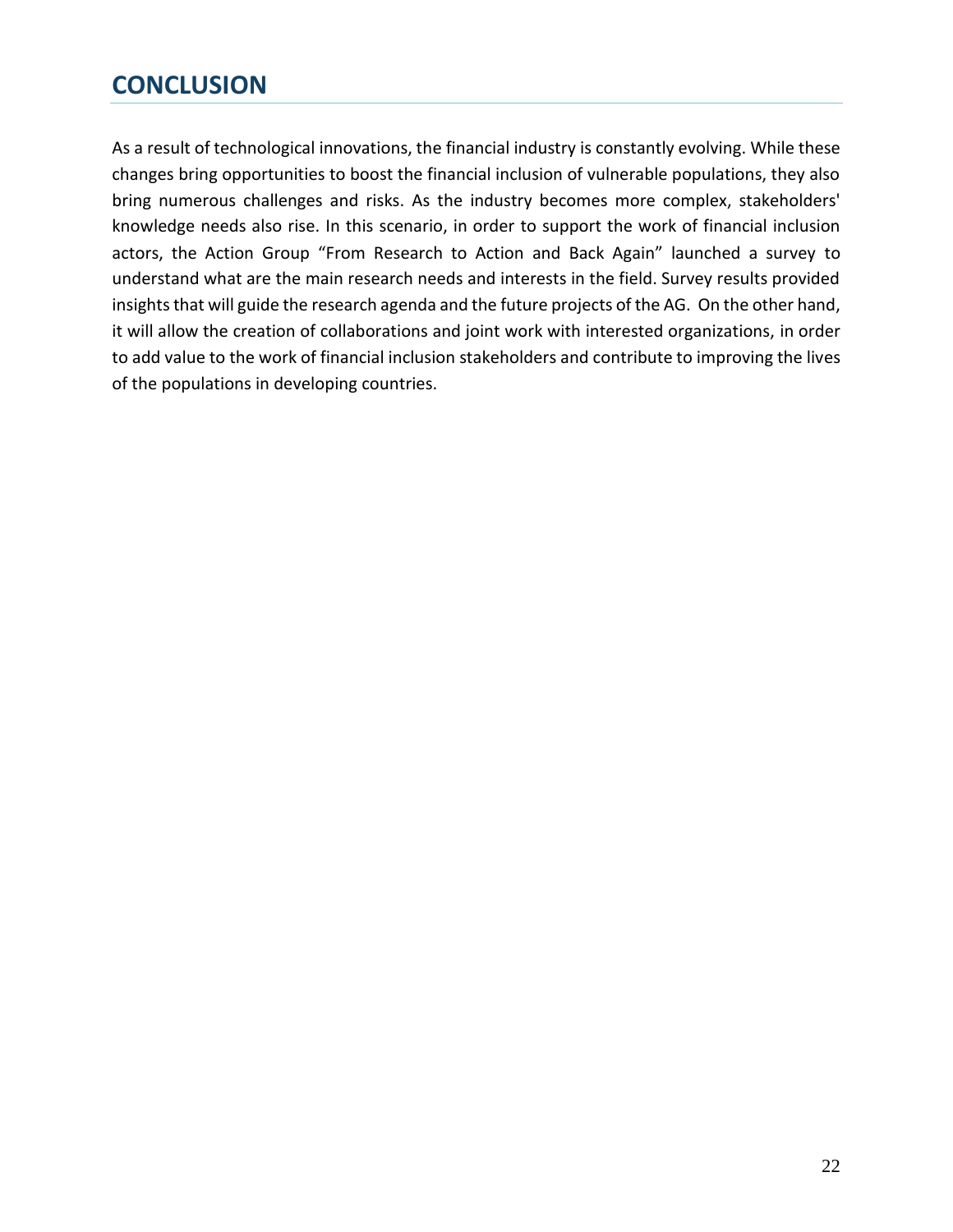# <span id="page-22-0"></span>**Appendix A**

Survey's complete list of areas and topics:

#### **Public Policy and Regulation for Financial Inclusion**

- Consumer protection and safeguarding
- Interest rates regulation
- Know Your Customer (KYC) regulation
- RegTech
- Regional/global harmonization of financial services regulation
- Taxation & financial inclusion
- Regulatory Sandboxes
- SupTech
- Cybersecurity regulation
- Gender lens in financial inclusion policy
- Public policy for digital & financial literacy

#### **Technology and Innovation to boost Financial Inclusion**

- Digital Identity
- Artificial Intelligence and machine learning
- Open Banking / Open Finance
- Blockchain technology applications
- Super Apps
- Government-issued digital currencies

#### **Gender Equality in the Financial Sector**

- Gender gap in access to digital financial services
- Use of Artificial Intelligence and data to close the gender gap:
- Financial needs and behavior of lowincome women in the digital era
- Non-financial services to decrease the gender gap
- Non-conventional collateral for women

#### **Trends and Challenges Faced by Financial Services Providers**

- Barriers to reach excluded populations
- Innovative approaches for product and services delivery
- MFIs and Fintech: synergies and challenges
- Digital Financial Services & over-indebtedness
- User-Centered product design
- MFIs competitiveness in the digital age
- Scalability of MFIs operations
- Building the trust of customers in digital financial services
- Dealing with overheating markets
- Responsible use of users' data
- Duty of care to borrowers

#### **Funding Sources for Financial Inclusion**

- Social impact investing
- Gender Bonds
- Green Bonds
- Debt Crowdfunding

#### **Non-Financial Services**

- **Example 1** Financial education through online platforms
- **■** Integration of financial and non-financial products and services
- Non-financial services need of underserved populations
- Use of data to design non-financial services
- Supporting customers digitalization
- Challenges in non-financial services delivery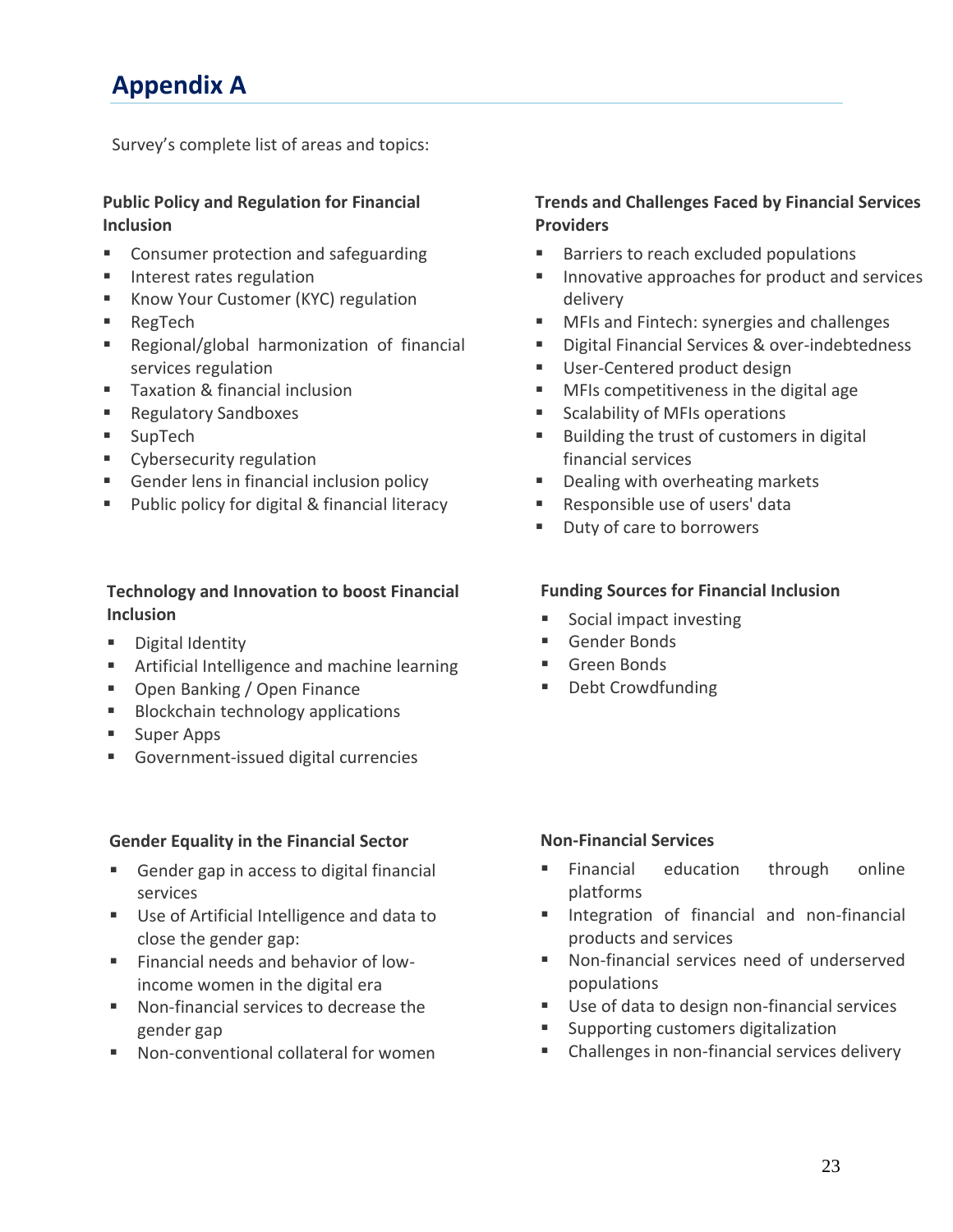#### **Credit Products**

- Mobile Credit (B2P B2B)
- Housing loans
- Water, sanitation, and hygiene (WASH) loans
- Green loans
- Agri-tech and rural financing
- Disaster recovery loans
- **E** Loans with flexible repayment conditions
- MSME lending
- Crowdfactoring

#### **Risk-Management**

- Strategies to address credit risks
- Strategies to address compliance risks
- Strategies to address operational risks
- Strategies to address liquidity risks
- Strategies to address environmental risks
- Use of technology and data for risk management

#### **Performance Measurement and Impact:**

- Financial health of vulnerable populations in the digital age
- Social performance of Fintech
- **E** Impact of financial services in the livelihoods of both FDPs and their host communities
- Good practices on data collection to advance financial inclusion
- **Environmental performance of Financial** Services Providers
- **EXTERG** Financial Inclusion and SDGs: Progress and gaps
- **E** Impact of Digital Financial Services on prices and affordability of financial services
- **Exercial** Resilience of vulnerable populations

#### **Insurance Products**

- Agricultural Insurance:
- Climate change insurance:
- Index-Based Insurance:

#### **Saving Products**

- Digital Savings
- Pensions
- Informal Savings (e.g., ROSCAS, ASCAs)

#### **Other Financial Services**

- Non-conventional collateral
- Humanitarian cash-transfers
- Islamic banking model
- Mobile remittances
- Digital payments

#### **Underserved Populations:**

- MSMFs
- Missing Middle
- Smallholders
- Elderly
- People with Disabilities
- Women and Girls
- Women-led MSMEs
- Refugees, Migrants and FDPs
- Rural Population
- Youth
- Indigenous Communities
- Peri-urban populations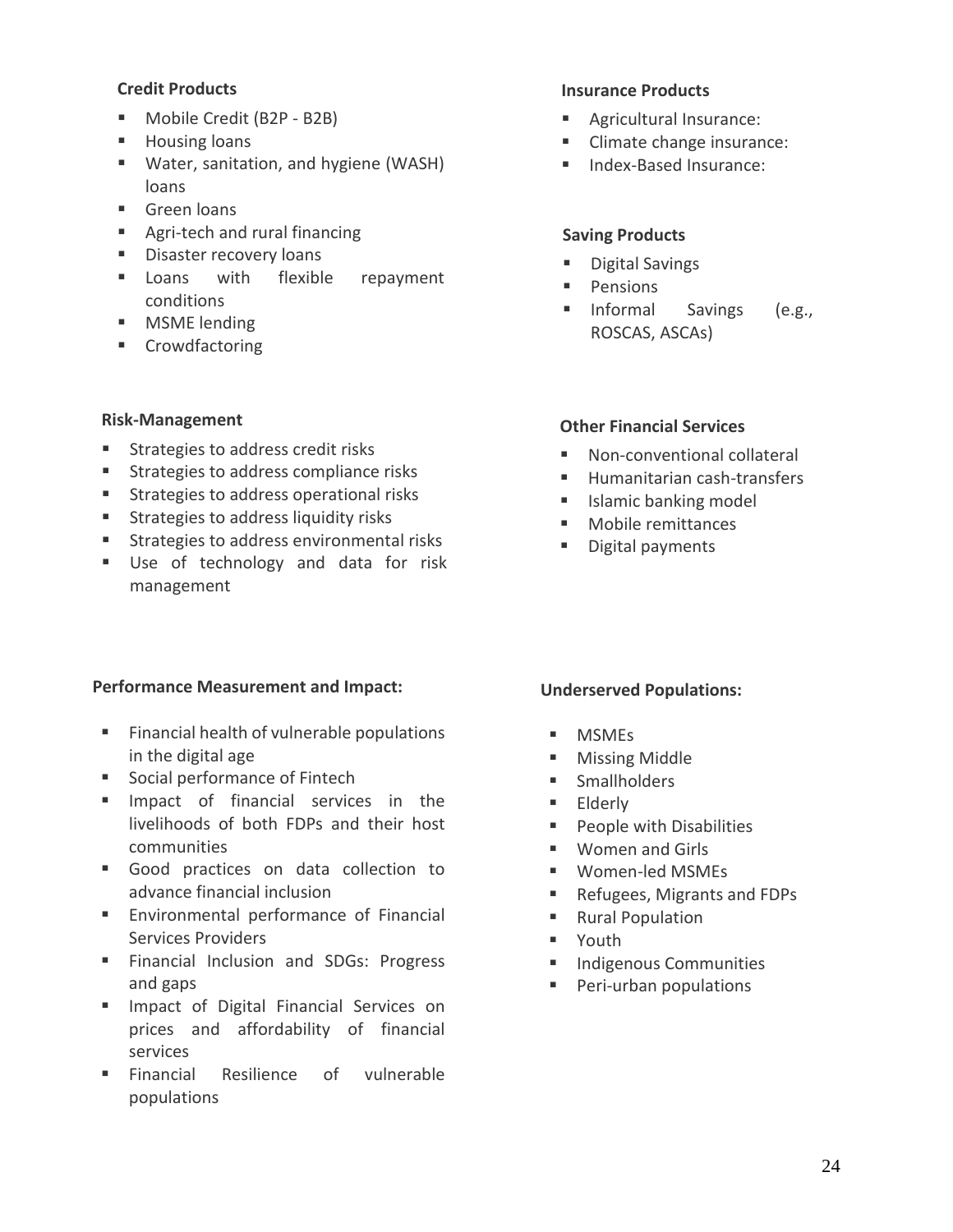### <span id="page-24-0"></span>**Works Cited**

1. **Bank for International Settlements.** *The fintech gender gap.* 2021.

2. **Tolzmann, Molly. 2021.** *CGAP Funder Survey 2019: Trends in International Funding for Financial Inclusion.* Washington D.C. : CGAP, 2021.

3. **Group, Symbiotics.** 2020 Survey Report Private Asset Impact Funds. *Symbiotics Group.* [Online] October 2020. https://symbioticsgroup.com/wp-

content/uploads/2020/10/PAIF-Report-2020-Summary-Highlights.pdf.

4. **The World Bank.** IBRD Funding Program. [Online] The World Bank, May 2021. https://treasury.worldbank.org/en/about/unit/treasury/ibrd/ibrd-green-bonds.

5. **Climate Bonds Initiative.** Interactive Data Platform. *Climate Bonds Initiative.* 

[Online] Climate Bonds Initiative, 2021. https://www.climatebonds.net/market/data/.

6. **IDB Invest.** IDB Invest Issues First Gender Bond to Finance Projects Supporting Women in Latin America & the Caribbean . *IDB Invest.* [Online] IDB Invest, March 22, 2021. https://idbinvest.org/en/news-media/idb-invest-issues-first-gender-bond-financeprojects-supporting-women-latin-america.

7. **GPFI, G20.** *G20 High-Level Principles for Digital Financial Inclusion.* 2016. 8. **FATF.** *FATF Guidance on AML/CFT measures and financial inclusion, with a supplement on customer due diligence.* 2012-2017.

9. —. *Guidance on Digital identity.* Paris : FATF, 2020.

10. **CGAP.** Regulation for inclusive digital finance. [Online]

https://www.cgap.org/topics/collections/regulation-inclusive-digital-finance.

11. **Alliance for Financial Inclusion.** *NATIONAL FINANCIAL INCLUSION STRATEGY MONITORING AND EVALUATION TOOLKIT.* s.l. : Alliance for Financial Inclusion, 2021.

12. **Demirgüç-Kunt, Asli, Leora Klapper, Dorothe Singer, Saniya Ansar, and Jake Hess.** *The Global Findex Database 2017: Measuring Financial Inclusion and the Fintech Revolution.* Washington D.C. : World Bank, 2018.

13. **KIVA.** Kiva Protocol. *Kiva.* [Online] https://www.kiva.org/protocol.

14. **Scott, Gordon.** Application Programming Interface (API). *Investopedia.* [Online] June 2021. https://www.investopedia.com/terms/a/application-programminginterface.asp.

15. **Hallsworth, John.** Engaging with Open Finance. *KPMG.* [Online] https://home.kpmg/xx/en/home/insights/2020/03/engaging-with-open-finance.html.

16. **Atlantic Council.** Central Bank Digital Currency Tracker. [Online] https://www.atlanticcouncil.org/cbdctracker/.

17. **Michelle Kaffenberger and Edoardo Totolo, with Matthew Soursourian.** *A Digital Credit Revolution: Insights from Borrowers in Kenya and Tanzania. Working Paper.* Washington D.C. : CGAP, 2018.

18. **Waldron, Daniel.** The Social Impact Credit Trap in Asset Finance. *CGAP.* [Online] May 2021. https://www.cgap.org/blog/social-impact-credit-trap-asset-finance.

19. **GSMA Intelligence.** *2021 Mobile Industry Impact Report: Sustainable Development Goals.* 2021.

20. **Gian Boeddu, Jennifer Chien and Ivor Istuk.** Consumer Risks of Fintech. [Online] June 2021. https://figi.itu.int/wp-content/uploads/2021/06/Consumer-Risks-of-Fintech.pdf.

21. **Microinsurance Network.** Emerging consumers. [Online] https://microinsurancenetwork.org/emerging-consumers.

22. **GSMA.** *The Mobile Economy.* s.l. : GSM Association, 2021.